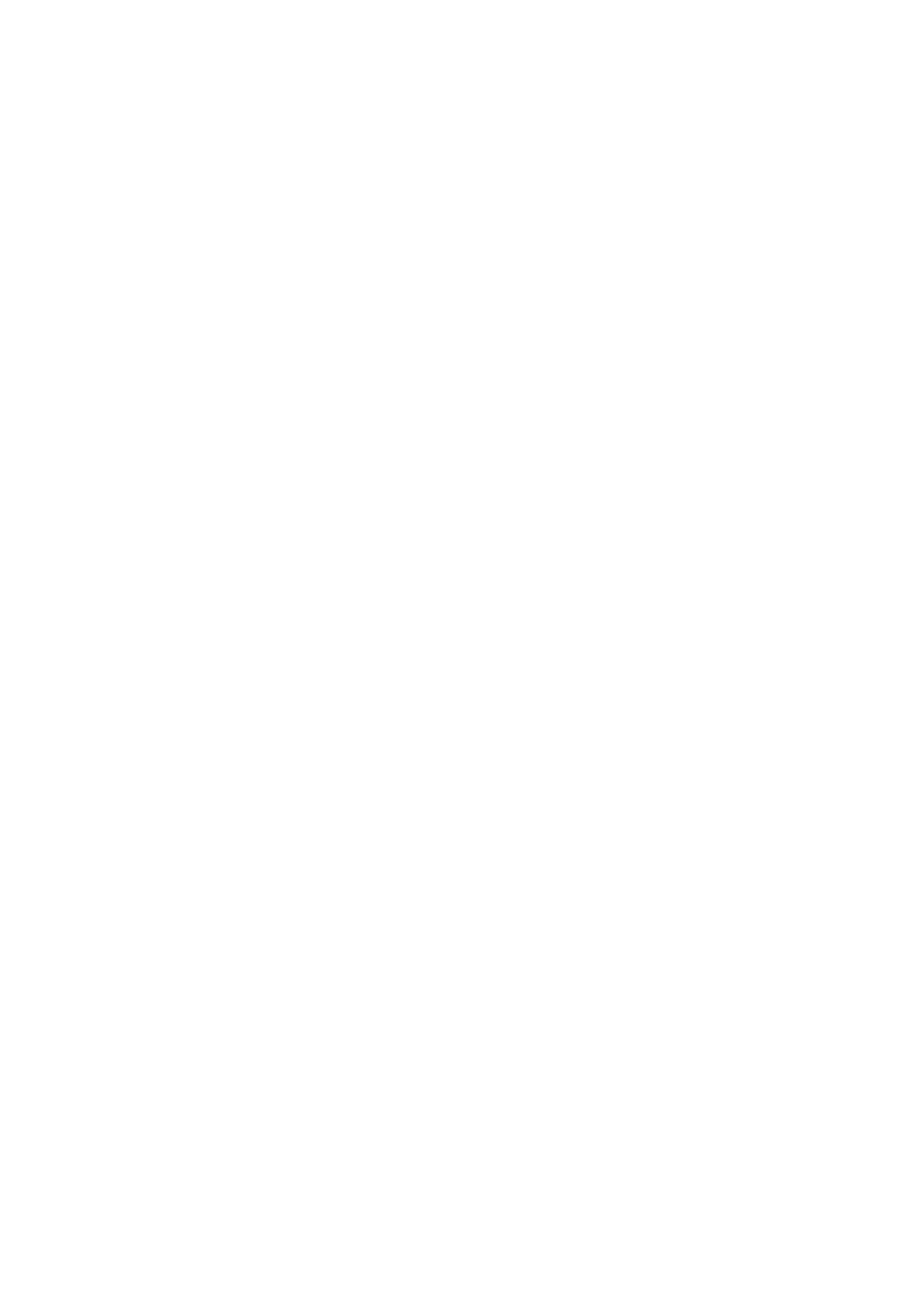*پژوهشنامهٔ انتقادی متون و برنامههای علوم انسانی*، پژوهشگاه علوم انسانی و مطالعات فرهنگی ماهنامهٔ علمی (مقالهٔ علمی ــ پژوهشی)، سال بیستم، شمارهٔ پنجم، مرداد ۱۳۹۹، ۱۵۵–۱۷۴

# نقد و ارزیابی کتاب *روش و نظریه در علوم سیاسی*

الهام رسولي ثاني آبادي.\*

#### چکیدہ

هدف اصلی این پژوهش بررسی و ارزیابی مهمترین نقاط قـوت و ضـعف کتـاب *روش و* نظریه در علوم *سیاسی*، نوشتهٔ دیوید مبارش و جبری استوکر، است. ازآنجاکـه یکـی از مهمترین حوزههای فلسفهٔ علم حوزهٔ مباحث مربوط به مسائل فرانظری با تمرکز بر مسـائل هستي شناسي، معرفت شناسي، و روش شناسي است، هدف اصلي اين كتــاب يوكــردن خــلأ نظری در دو حوزهٔ روش،شناسی و معرفتشناسی است. این کتاب مجموعهمقالاتی در ســه بخش مهم «رەيافتهاي علوم سياسي»، «يرسش هاي روش شناختې»، و «نظريههاي مربسوط به دولت» از نویسـندگان مختلـف دانشـگاههــای انگلسـتان اســت و بنــابراین بــا رویکــرد بریتانیایی به این حوزه پرداخته است. در این پژوهش، ابتـدا بـه معرفـی کلـی اثـر پرداختـه شده، سیس امتیازات و نواقص شکلی اثر بررسی شده است. در مبحث پــنجم بــه ارزیــابی محتوایی اثر بهصورت کلی و در مبحث پایانی نیز به بررسی مهمترین امتیـازات و نــواقص محتوایی فصل به فصل اثر بهطور همزمان پرداخته شده است. این مقاله پژوهشــی تحلیلــی با رویکرد نقادانه از طریق مطالعهٔ موردی اثر است.

**کلیدواژهها:** نظریه، روش، دولت، یژوهش کیفی، یژوهش کمی.

#### ٠. مقدمه

یکی از مهمترین حوزههای فلسفهٔ علم حوزهٔ مباحث مربـوط بـه مسـائل فرانظـری بـا تمرکز بر مسائل هستی شناســی (ontology)، معرفـتشناســی (epistemology)، و روش شناســی

<sup>\*</sup> دانشیار روابط بین(لملل، عضو هیئتعلمی دانشگاه یزد، یزد، Rasooli@yazd.ac.ir تاريخ دريافت: ١٣٩٨/٠٩/١٤، تاريخ پذيرش: ١٣٩٩/٠٣/٠٣

Copyright © 2018, IHCS (Institute for Humanities and Cultural Studies). This is an Open Access article distributed under the terms of the Creative Commons Attribution 4.0 International, which permits others to download this work, share it with others and Adapt the material for any purpose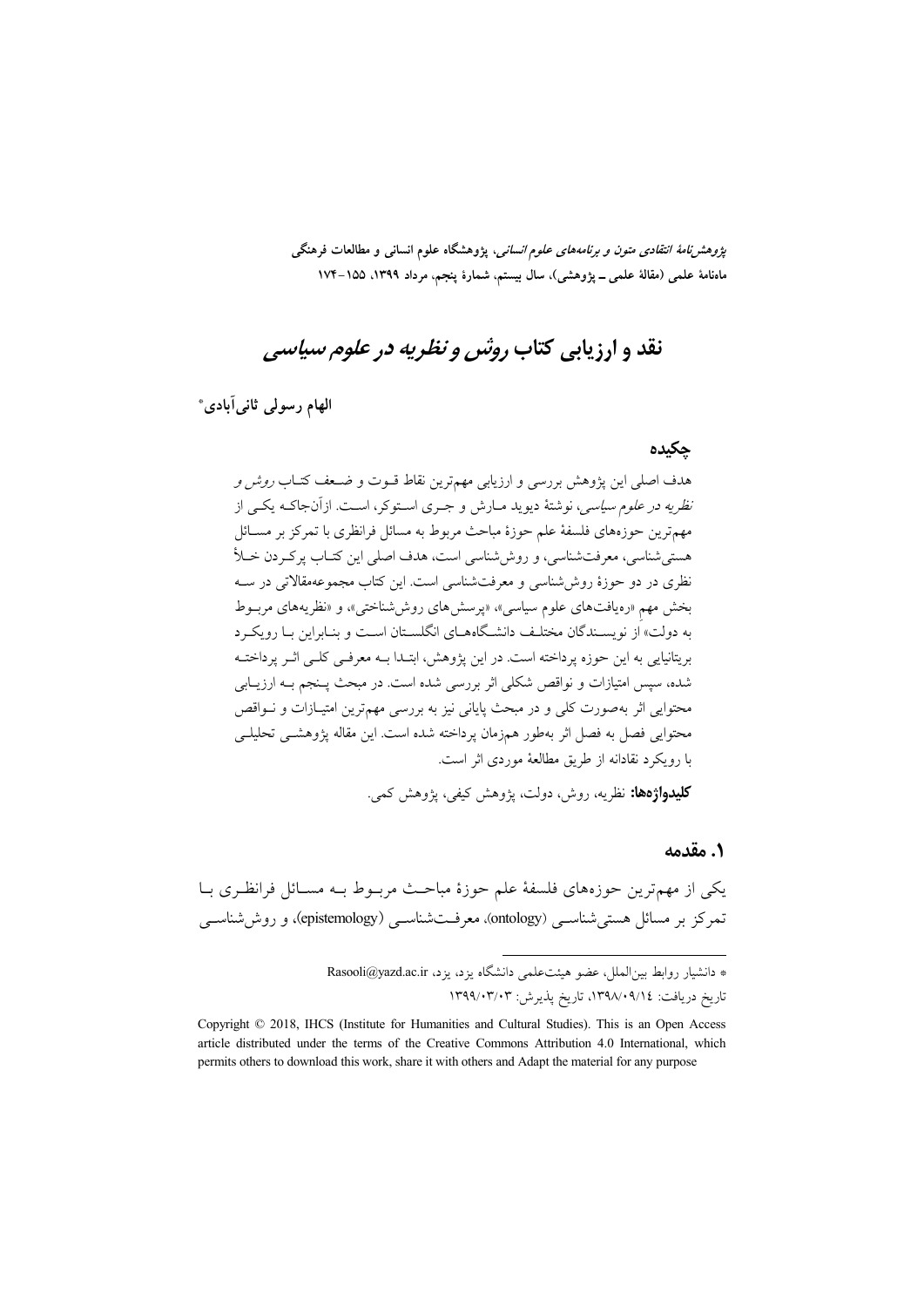(methodology) است. درواقع، حوزهٔ فرانظری میکوشد تا به این سؤال پاسخ دهـد کـه چـه چیزی به یک نظریهٔ خوب شکل میدهد. بهعبارتدیگر، همـانگونـهکـه معنـای واقعیـات وابسته به نظريههاست، نظريه نيز وابسته به بازانديشي فرانظري است تــا كفايــت أن تضــمين شود (Neufeld 1994: 12). درواقع، شناختشناسی، هستیشناسـی، و روششناسـی عناصـر سهگانهٔ حاضر در مکتب شناختاند که بهترتیب بـه عامـل شـناخت یـا شناسـنده (ذهـن) و این که آیا این عامل شناخت قائـل بـه امکـان شـناخت هسـت یـا خیـر، موضـوع شـناخت (هستی های مادی قابل مشاهده یا هستی های نظری غیرقابل مشاهده) و آگـاهی از روش هـای شناخت درطول تاريخ دانش بشرى مى پردازد و نكتهٔ قابل توجه آنكه آنچه شـناخت انســان امروزی را با انسان گذشته متمایز میسازد، عمـدتاً مربـوط بـه همـین تغییـر پـارادایمهـای معرفتشناسی و روش شناسـی اسـت (توحیـدفام ١٣٨٩: ٣٤). بنـابراین، باتوجـهبـه اهمیـت بیش(زپیش مسائل فرانظری و کمک آنها در فهم نظریهٔ خوب در هر حوزهای ازجمله حوزهٔ علوم سیاسی در این پژوهش قصد داریم تا به نقد و بررسی یکی از آثـار موجـود در حـوزهٔ مباحث فرانظری (البته با تأکید بر بخش معرفتشناسی و روششناسی) بپردازیم. ایــن کتــاب ر*وش و نظریه در علوم سیاسی* نــام دارد و نویســندگان آن کوشــیدهانــد تــا ابتــدا مهــمتـرین رهیافتهای موجود در علوم سیاسی را بیان کنند؛ رهیافتهایی کـه از نظـر آنهـا از ویژگـی تولید دانش بهرهمندند و جهتگیریهای خاص روش شناختی دارند. نویسـندگان سـپس بـا طرح پرسشهای روششناختی به بررسی و توضیح مهمترین روشهای موجود در پژوهش علوم سیاسی ازجمله روش۵ای کمی، کیفی، و روش مقایسهای پرداختهانـد. در ایــن بخـش نویسندگان هریک از مقالات کوشیدهاند تا درکنار توضیح هریک از این روش۵ها بــه بررســی مهمترین چالش ها و انتقادات وارد بر آنها نیز بپردازند. بنابراین، از این جهت کتاب پـیش(و امتیاز خاصی دارد. برای آنکه بتوانیم بررسی جامع تری به اثر موردنقد داشته باشـیم، ابتـدا در مبحث پیشررو به معرفی کلی اثر خواهیم پرداخت و سـپس در بخـش۵حـای مختلـف مقالـه مهم ترین امتیازات و کاستی های اثر را بیان خواهیم کرد.

## ٢. معرفي کلي اثر

کتاب *روش و نظریه در علوم سیاسی* نوشتهٔ دیوید مارش و جــری اســتوکر و ترجمــهٔ دکتــر محمد حاج یوسفی، استاد روابط بینالملل دانشگاه شهید بهشــتی، اســت کــه اَن را انتشــارات یژوهشکدهٔ مطالعات راهبردی چاپ کرده است. چاپ اول آن در سـال ۱۳۷۸ بـوده و چـاپ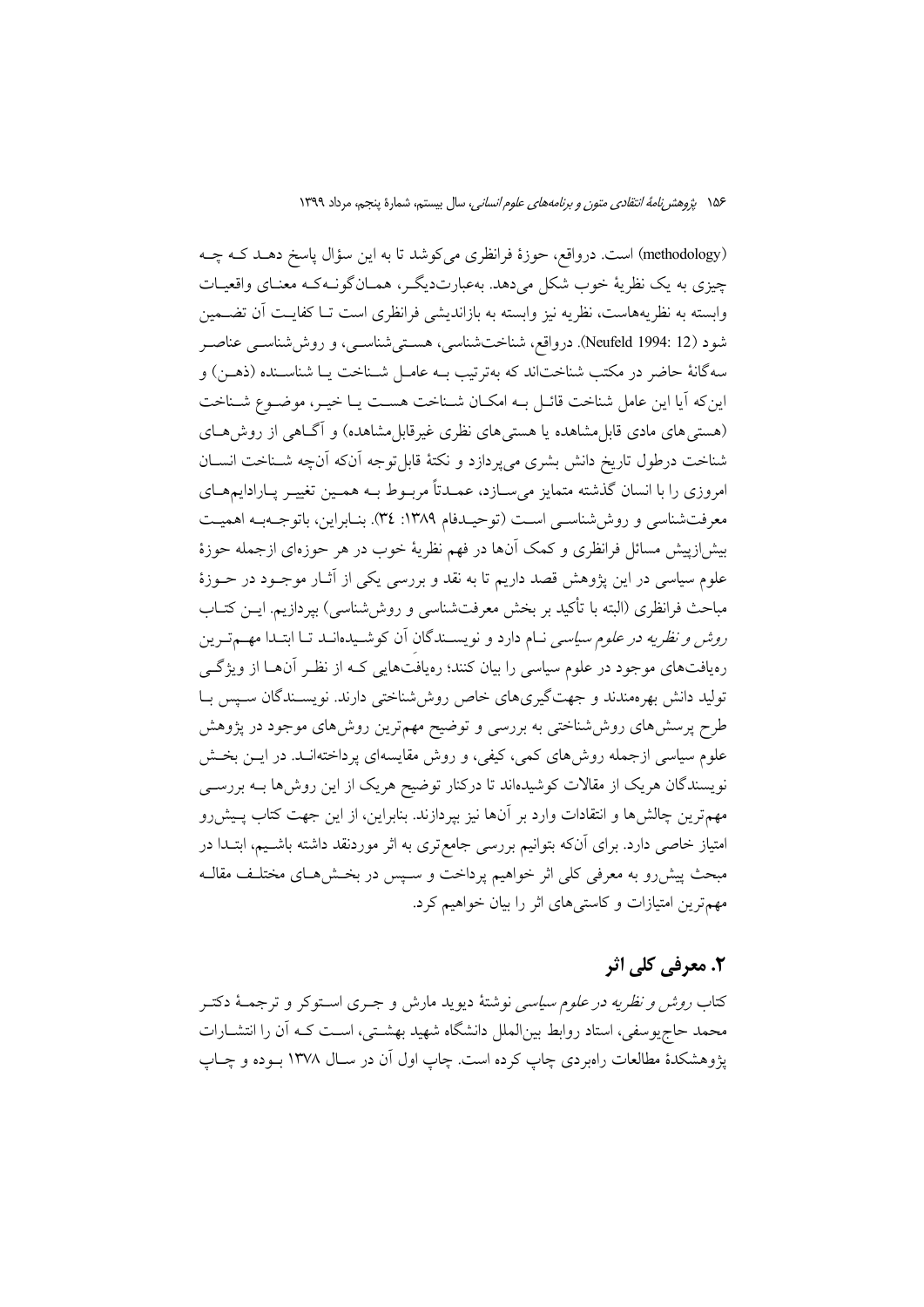نهم أن نيـز در سـال ١٣٩٥ انجـام گرفتــه اســت. نســخهٔ انگليســي ايــن اثــر بــا عنــوان Theory and Methods in Political Science است. این کتاب حدود یانصد صفحه است و بهلحاظ ساختاری شامل یک مقدمهٔ کوتاه از متـرجم کتـاب (ص ١٣- ١٤)، یـک توضـیح دربارهٔ نویسندگان کتاب (ص ۱۵–۱۸)، یک مقدمـهٔ نسـبتاً مفصـل (ص ۱۹– ٤۳) از جـری استوکر درمورد انگیزههای نویسندگان کتـاب از نگــارش کتـاب در ايــن حــوزهٔ موضــوعی، اهداف كتاب، بررسي دامنهٔ محتوا و روش۵ماي رشتهٔ علـوم سياســي، و ارائــهٔ راەنمــايي هــايي درمورد مناظرههای اصلی این رشته و درنهایت توضیح مختصری درمورد سازماندهی کتـاب و معرفي فصلها، توضيحي دربـاب انتخـاب عنـوان كتـاب، توضـيحي دربـاب مسـائل و چالشهای روانشناختی رشتهٔ علوم سیاسی، و سرانجام نقش نظریه در علوم سیاسی است.

سيس، كتاب وارد بدنهٔ اصلى خود مى شود. اين بدنه شامل سه بخش كلى اسـت. بخـش اول (ص ٤٧-٢١٣) با عنوان «رەيافتهاى علوم سياسى» شامل شش فصل است كـه در هـر فصل به بررسی یکی از نظریههای اصلی علوم سیاسی میپردازد. این نظریهها عبـارت|نــد از نظريهٔ هنجاري، رەپافت نهــادي، نظريــهٔ تحليــل رفتــاري، نظريــهٔ انتخــاب عقلانــي، ديــدگاه فمينيستي، و نظريهٔ گفتمان.

بخش دوم كتاب (ص ٢١٧– ٣١٥) با عنوان «پرستش هاى روان شناختى» شامل چهار فصل است. این فصـول عبـارتانـد از تحليـل كيفـي، روش١مـاي كمـي، روش مقايســهاي، ساختار، و کارگزار. بخش سوم کتاب (ص ٣١٩– ٤٢٥) با عنوان «نظريههـاي دولـت» شــامل چهار فصل با عناوین زیر میشود: کثرتگرایسی، نخبـهگرایسی، مارکسیسـم، و تقــارب میــان نظریههای دولت. گفتنی است که هر فصل از ایــن کتــاب را یــک نویســنده نوشــته اســت و نویسندگان جزو استادان رشتهٔ علوم سیاسی دانشگاههای مختلف در انگلســتان|نــد. مجموعـاً چهارده نویسنده با دو نویسندهٔ اصلی کتاب جزو نویسندگان کتاباند.

كتاب بهلحاظ محتوايي با نتيجه گيري كلي (ص ٤٢٥-٤٣٩) از نويسندگان اصلي كتــاب، دیدوید مارش و جری استوکر، بهپایان میرسد. فهرست منـابع (ص ٤٤٠–٤٨٦) و فهرسـت اعلام و اصطلاحات نیز دو بخش پایانی کتاب را شکل می دهند.

### 3. امتيا;ات شكلي اثر

در این مبحث به بررسی مهمترین امتیازات شکلی اثر میپردازیم. ایــن امتیــازات را مــیتــوان بهطور فهرستوار اینگونه بیان کرد: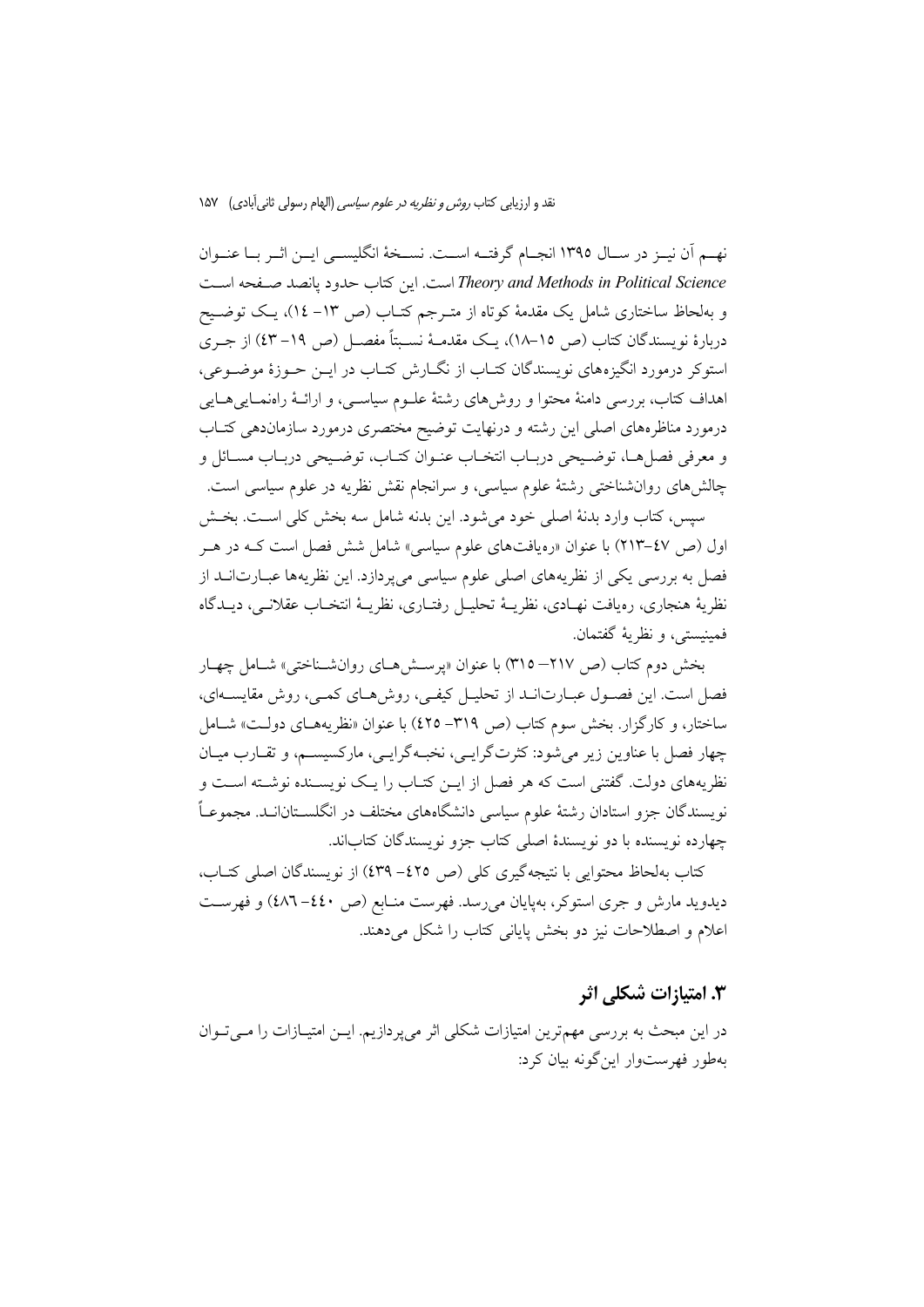۱۵۸ پژوهش *نامهٔ انتقادی متون و برنامههای علوم انسانی،* سال بیستم، شمارهٔ پنجم، مرداد ۱۳۹۹

- ۔ کتاب بهلحاظ ظـاهری صـحافی بسـیار خـوب و شـیرازهٔ منسـجم و محکمـی دارد. صفحات کتاب مرغوب است. قلم کتاب نیز بسـیار مناسـب اسـت و بـرای خـوانش مشکلی ایجاد نمی کند. صفحهآرایی کتاب نیز مناسب است؛
	- \_ اغلاط املايي و حروفچيني (تايبي) در اثر وجود ندارد؛
	- ــ معادل انگلیسی اسامی خاص تماماً در پایین صفحه یی نوشت شدهاند؛
- ۔ متن کتاب روان است و ترجمهٔ بسیار خوبی دارد، بهرغمایــنکـه بــهلحـاظ محتــوایی مباحث سنگین است، متن ترجمهٔ بسیار خوبی دارد؛
- ـ شیوهٔ ارجاعات منابع بسیار خوب و بهشیوهٔ درونهتنــی اســت. درواقــع، شــیوهٔ ارجــاع درونمتنی جدیـدترین شـیوهٔ ارجـاعٖنویسـی اسـت کـه در ایــن کتـاب از آن اسـتفاده شده است؛
- ـ كتاب بهلحاظ شكلي فهرست مطالب، فهرست منابع، و فهرست اعــلام، و اصــطلاحات تخصصی دارد؛
	- ـ كتاب بهلحاظ شكلى مقدمة ناشر و مقدمة مترجم دارد؛
- ـ قواعد نگارشی در کلیت کار رعایت شده است، بهجز یک یا دو مورد کـه در بحـث ایرادات شکلی به آن اشاره شده است؛
- ـ شیوهٔ نگارشی و شکلی نقل،قولها صحیح است؛ به این ترتیب که نقل،قولهای بـالای چهل کلمه ریزتر و در وسط صفحه قرار گرفتهاند.

#### ٤. نواقص شکلي اثر

در این مبحث به بررسی مهمترین نواقص و کاستی های شکلی اثـر خــواهیم پرداخــت. ایــن نواقص و کاستی ها را می توان این گونه بیان کرد:

- ـ طرح جلد کتاب هیچگونه قرابتی با عنوان کتاب ندارد. درواقـع، طـرح و شـکلهـای موجود در صفحهٔ جلد کتاب هیچگونه معنایی را به ذهن خواننـده متبـادر نمـیکنـد. بهتر بود از طرح جلد اصلی کتاب استفاده می شد.
- ـــ از مهم ترین ایرادات شکلی اثر آن است که در صفحهٔ شناسنامه ذیل عنــوان انگلیســـی می بایست حتماً سال انتشار کتاب به میلادی قرار می گرفت تا خواننده دریابـد کتــاب متعلق به چه سالی است. درواقع، اطلاعات کتابشناختی به زبــان اصــلی در صــفحهٔ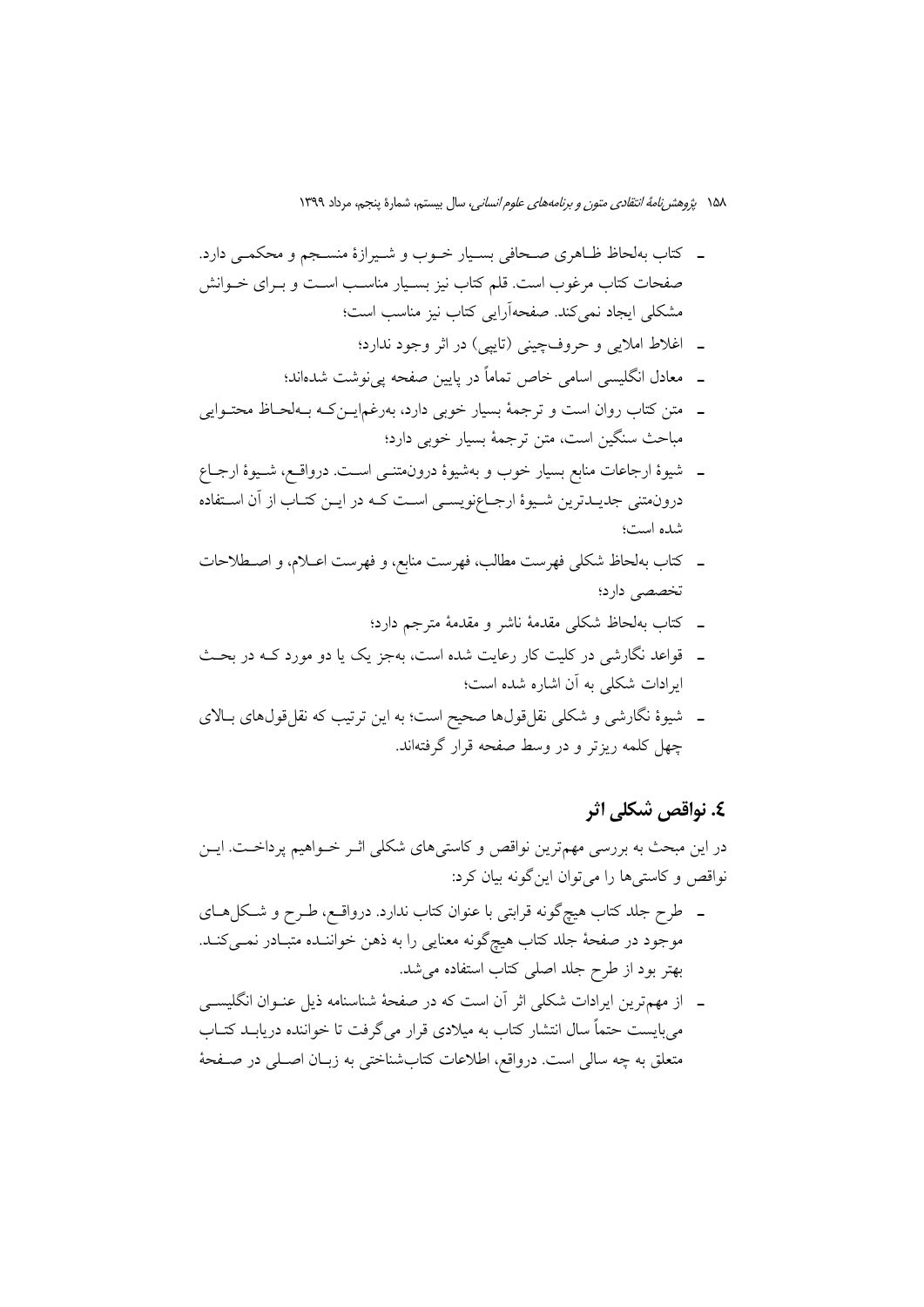شناسنامهٔ کتاب موجود نیست. این نکته زمانی برجستهتر می شـود کـه بـدانیم کتـاب دارای چهار سال انتشار از سـال ۱۹۹۵ تــا ۲۰۱۷ بـوده اسـت و خواننـده نمـی توانـد دريابد كه با ترجمهٔ كدام نسخه مواجه است؛

- ــ فهرست مطالب اشكال دارد. اين فهرست با فهرست جـدولهـا و نمودارهـا شـروع می شود، درحالی که می بایست با فهرست فصول کتاب و مقدمهٔ کتاب آغاز می شــد و فهرست جدولها و نمودارها در انتها قرار می گرفت؛
- ـ يكمى ديگـر از اشـكالات فهرسـت مطالـب قرارگـرفتن اعـداد اسـت. درواقــع، شمارهگذاری میبایست از چپ به راست و اعداد سمت راست ثابت و مطـابق بـا عدد فصل باشد؛
- ۔ از دیگر ایرادات شکلی اثر آنکه رسم بر این است که در مـتن فارسـی اصـطلاحات خاص بایستی در درون گیومهٔ فارسی قـرار گیرنـد، درحـالیکـه از نشـانهٔ انگلیســی استفاده شده است؛
- ـ برخی از معادلهای انگلیسی در پی نوشتها با حروف کوچک شروع شدهاند. بـرای مثال، صفحات ١٧٨، ١٨٠، ١٨١؛
- ۔ برخی از اصطلاحات انگلیسی نیز در درون متن فارسی اَمدهاند که بایــد بــه قســمت پی نوشت اضافه شوند. برای مثـال، در صـفحهٔ ۲٤۷ از چنـدین واژهٔ انگلیسـی درون متن استفاده شده است؛
- ـــ در فهرست منابع پایانی معمولاً عنــوان کتــاب و مجــلات ســیاه (بولــد) یــا ایرانیــک/ ایتالیک میشود، درصورتیکه این مورد شکلی رعایت نشده است. نکتهٔ دیگـر آنکـه طبق شيوهٔ «ارجاعٖنويسي درونِمتني» فقط سال انتشار اثر درون يرانتز قــرار مــي گيــرد، درحالی که در فهرست منابع درکنار سال چاپ اثر، محل چاپ اثــر، و نــام انتشــارات نیز درون پرانتز قرار گرفته است؛
- ۔ یکی از مهمترین نقدهای شکلی اثر شیوهٔ نگـارش تیترهـا و زیرتیترهـای هریـک از فصول است. متأسفانه در این اثر تیترها و زیرتیترها با شــمارهگـذاری و بــا قلــمهــای متفاوت از یکدیگر متمایز نشدهاند؛
- ۔ بهتر بود بهلحاظ شکلی اطلاعـات کتـابشـناختی هریـک از نویسـندگان فصـول و همچنین معادل انگلیسی نظریههای موردبررسی، که هرکدام عنوان یک فصـل|نــد، در ياورقي صفحهٔ اول هر فصل مي آمد.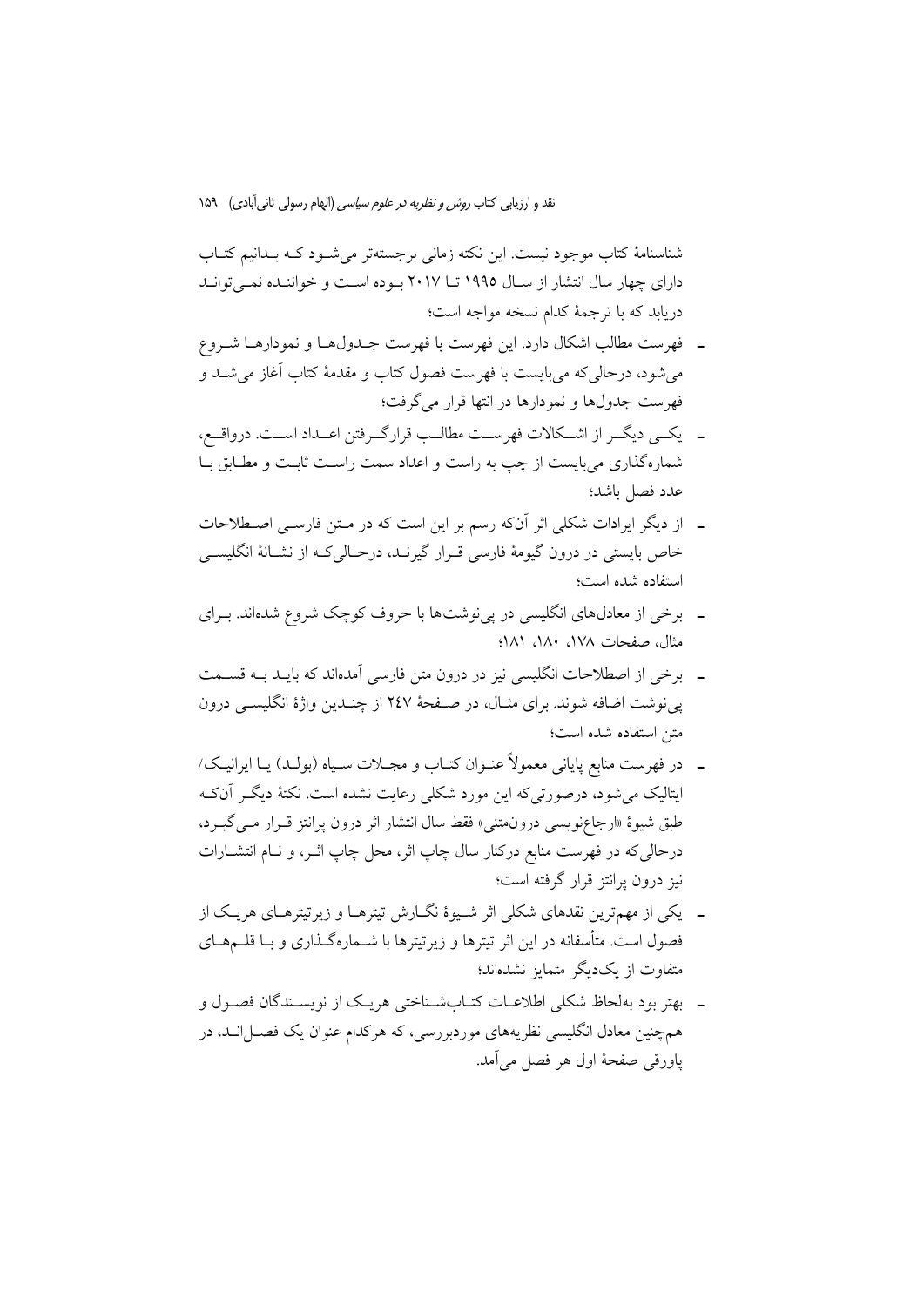۱۶۰ پژو*هش نامهٔ انتقادی متون و برنامههای علوم انسانی،* سال بیستم، شمارهٔ پنجم، مرداد ۱۳۹۹

# ٥. ارزيابي کلي محتوايي اثر

ازأنجاكه اثر موردنقد مجموعهاي از مقـالات مختلـف نويســندگان مختلـف اســت، در ايــن مبحث ابتدا به بررسی مهمترین امتیازات و نواقص محتوایی اثر بهصـورت کلـی و سـپس در مبحث بعد به بررسی مهمترین امتیازات و نواقص محتوایی فصل بهفصل اثر بهطور هــمزمــان خواهيم پرداخت.

۱.۵ بررسی امتیازات کلی محتوایی

- ۔ مهمترین امتیاز محتوایی اثر آنکه کتاب مـدنظر بــه بررســی مهــمتـرین چـالش۱صای هستی شناسی، معرفتشناسی، و روش شناسی در رشتهٔ علوم سیاسی می پـردازد و در هریک از فصول کتاب تلاش می شـود تـا یـک نظریــه در علــوم سیاســی بــهلحــاظ هستی شناسی موردبحث قرار گیرد و در بخش مربوط به روش۵ا نیـز در هـر فصـل یک روش مهم پژوهش در علوم سیاسی موردبررسی قرار می گیرد؛
- ـــ قبل از مقدمهٔ کلی اثر، که نویسندگان اصلی اثر نوشــتهانــد، بخشــی در کتــاب وجــود دارد با عنوان «دربارهٔ نویسندگان» کـه در ایـن قسـمت تمـامی نویسـندگان مقـالات معرفی شدهاند و همین به خواننده بسیار کمک مـیکنـد تـا بـا نویسـندگان و حـوزهٔ تخصصے موردمطالعهٔ آنها آشنا شود؛
- ـ بنابه اذعان نویسندگان اصلی اثر، استفاده از عنوان «علوم سیاسی» روی کتاب بــهعمــد بوده است تا تعهد آنها را براي بهكارگيري اصطلاح «علم» نشان دهنـد؛ چراكــه ايــن کتاب در کشوری بهتحریر درمی آید که در آنجا از بهکاربردن اصطلاح علـم بـرای مطالعات سياسي خو دداري مي شود؛
- ـــ نویسندگان اصلی اثر در مقدمه بهخوبی انگیــزههــای تــألیف اثــر و هــمچنــین زمینــهٔ اجتماعی تولید اثر را بیان کردهانـد. در ایـن بخـش هـمچنـین، اصـطلاح «سیاسـی» بهخوبی موردبررسی قرار گرفته است، اینکه چه اموری در حوزهٔ مطالعــات سیاســی قرار می گیرند و باید بیان کرد که نویسـندگان تعریفـی بسـیار بـاز و موسـع از امــور سیاسـی دارنـد (412 :Gamble) i990 نویسـندگان در ایـن اثـر کوشـیدهانـد تـا بـا وسعت بخشيدن به تعريف «سياست» علوم سياسـي را مخـتص بـه مطالعـهٔ دولـت و امور عمومي نشان ندهند (Leftwich 1984: 83)؛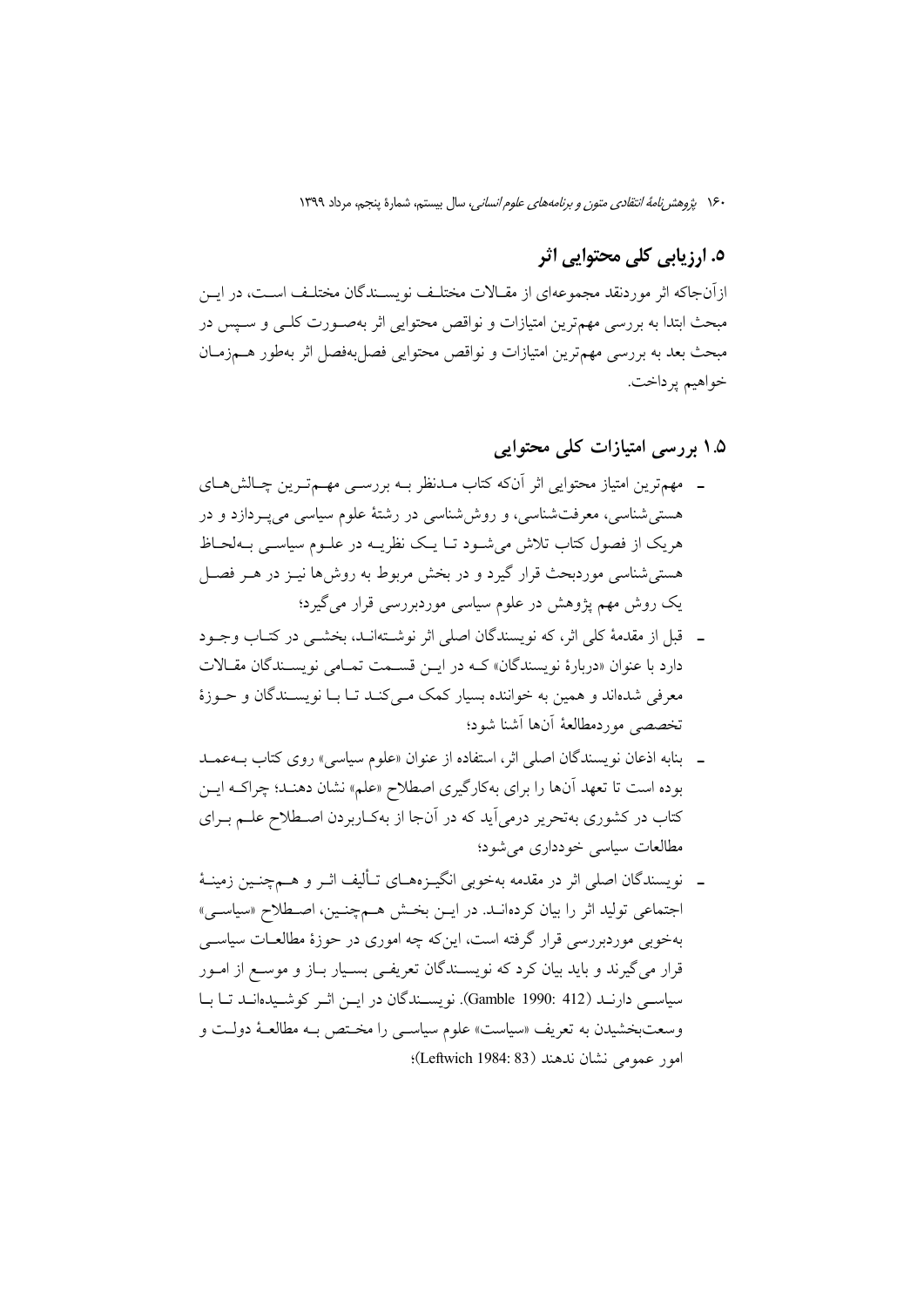- ــ نویسندگان بهخوبی در مقدمهٔ کتاب علـت انتخـاب شــش رهیافـت موردبررســی در علوم سیاسی را توضیح دادهاند. آنها نظریات هنجاری و مطالعات نهادی را بهعنـوان دو ستون سنتی علوم سیاسی، نظریـههـای رفتـاری و انتخـاب عقلانـی را بـهعنـوان نظریههـای جدیـدتر در علــوم سیاســی، و فمنیســم و تحلیــل گفتمــان را بــهعنــوان چالش های نظری که درقبال رەپافت،ای جاافتادهٔ علوم سیاســی هســتند موردېررســی قرار می دهند (مارش و استوکر ١٣٩٥: ٣١ – ٣٥). بـهبـاور نويســندگان، ايــن شــش رهیافت از شیوههای ویژهٔ تولید دانش بهرهمندند، به این معنا کـه جهـت گیــریهــای خاص روش شناختی دارند (Dunleavy and Oleary 1987: 336).
- ۔ از امتیازات کلی محتوابی این کتاب داشتن یک مقدمه و یک نتیجیهگیری کلیے در ابتدا و پایان کتـاب بـهقلـم نویسـندگان اصـلی کتـاب (مـارش و اسـتوکر) اسـت. نویسندگان در نتیجهگیری عنوان میکنند که بههیچوجـه قصدشـان حمایـت از یـک دیدگاه خاص نبوده است و مطالعهٔ دقیق کتاب نیز نشان میدهد چنین چیزی وجـود ندارد. بنابراین، بی طرفبودن و حمایتنکردن از یک دیدگاه خاص یکی از امتیــازات اصلی این کتاب است. از دیگر امتیازات محتوایی بخش نتیجهگیری ارائـهٔ تجـویزات سیاسـتگذارانــه و نظـري نويســندگان بــه خواننــدگان كتــاب بــهطـور خــاص و نظريهپردازان علوم سياسي بهطور عام است؛
- ـ اثر بهلحاظ تعدد و تکثر منابع بسیار قوی است و منابع بسیاری موردبررسی و ارجــاع قرار گرفتهاند.
- ۔ جدول شمارۂ یک در بخش مقدمه بسیار جدول مفیـد و مهمـی اسـت؛ چراکــه در این جدول نویسندگان اصلی کتاب تلاش کردهاند تا شش رهیافت موردبررسبی در کتاب را همزمان از لحاظ جهتگیریهای روششناختی، ماهیـت نظریــه، دیــدگاه درمورد دولت و سیاست و جایگاه درون(شتهای موردبررسی و مقایسه قرار دهنـد (مارش و استوکر ١٣٩٥: ٣٠).

# 7.۵ پر رسی نواقص کلی محتوابی

۔ با جستوجویی سادہ در ادبیات انگلیسی کتاب می توان دریافت که چاپ اول کتـاب در سال ۱۹۹۵ بوده و چاپ سوم اَن با ویـرایش جدیـد و محتویــات جدیــد هــم در بخش روش ها و هم در بخش رویافتها در سال ۲۰۱۰ بوده است و چاپ چهارم آن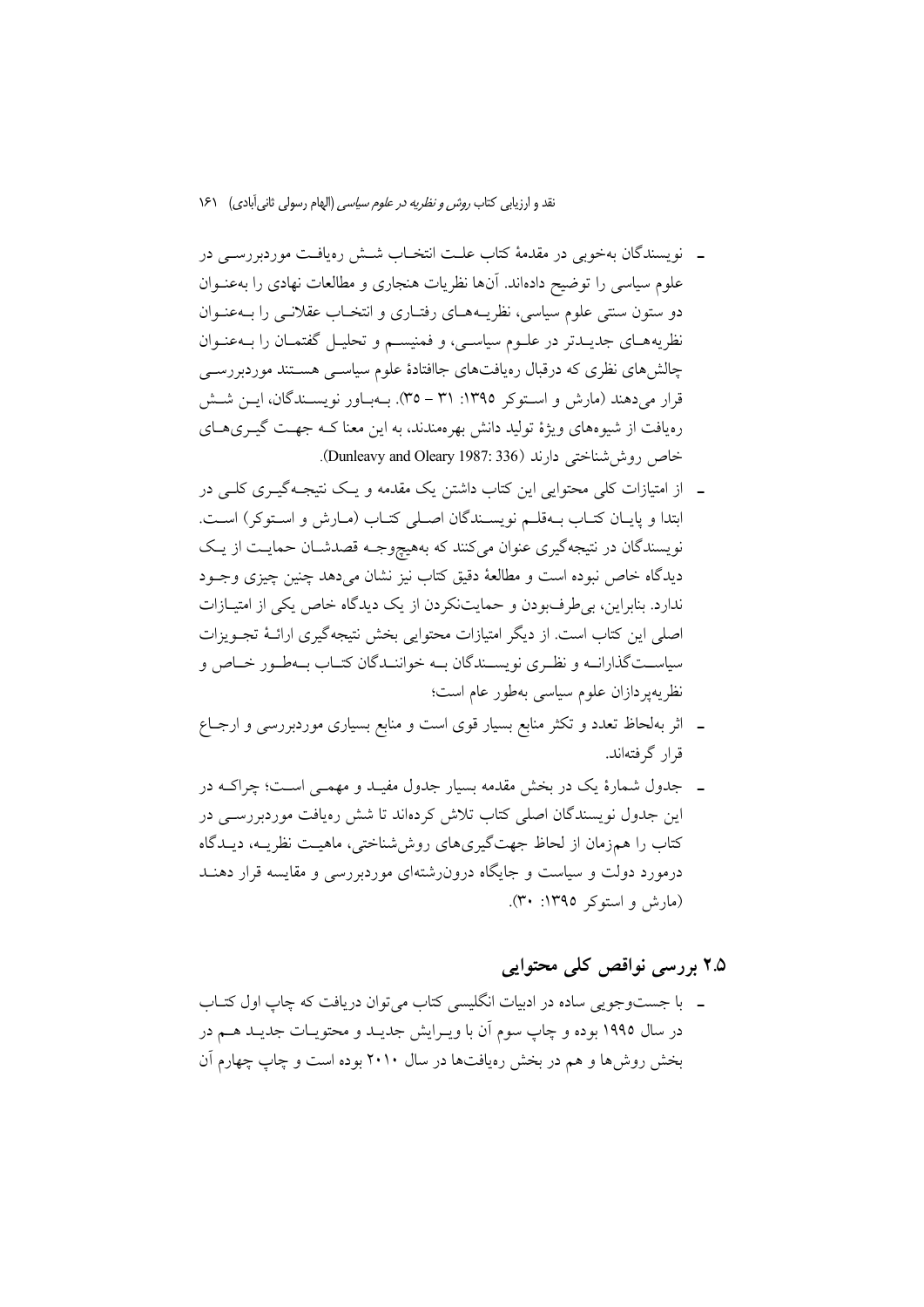نيز در سال ٢٠١٧ با يک نويسندهٔ جديد، با نام ويوين لاندس (Loendes et al. 2017). دركنار نويسندگان اصلي كتاب، يعني مارش و استوكر، چاپ شـده اسـت. بنـابراين، اولین و مهم ترین ایراد محتوایی که می توان به مترجم این اثر وارد کـرد آن اسـت کـه نويسنده مي توانسـت در ترجمـهٔ كتـاب، بــهويــژه در ويراسـت جديــد، بــه ترجمــهٔ نسخههای جدیدتر این کتاب دست بزند؛ چراکه هر دو نسخهٔ جدید کتاب بـه زبـان اصلی تفاوتهای بسیاری بـا نسـخهٔ اول دارنـد و نویسـندگان سـعی کـردهانـد کـه درجهت كامل ترشدن اثر گام بردارند. بنابراین، نسخهای كه هـماكنـون ترجمـه شـده است و در اختیار خوانندگان فارسی زبـان قــرار دارد، ترجمــهٔ نســخهٔ اول کتــاب در سال ۱۹۹۵ است.

- ـ عنوان ترجمهشدهٔ کتاب با عنوان انگلیسی کتاب همخوانی نـدارد. عنـوان انگلیســی كتاب Theory and Methods in Political Science است، درحالي كه عنوان فارسبي از واژهٔ مفرد «نظریه و روش در علوم سیاسی» استفاده شده است.
- يكي از ايرادات محتوايي كلي اثر نداشتن ارتباط و انسجام منطقـي ميـان ســه بخــش اصلی کتاب اسـت. بخــش اول بــه بررســی شــش رهیافـت مهــم در علــوم سیاســی اختصاص دارد. در بخش دوم نویسندگان به بررسی چهـار روش مهـم پـژوهش در علوم سیاسی پرداختهاند؛ حالآنکه بخش سوم با عنوان نظریههـای دولـت و معرفـی نظریههای کثرتگرایی، نخبهگرایی، مارکسیسم، و درنهایت فصل مربوط بـه تقــارب میان نظریههای دولت هیچ ارتباط معنـاداری بـا دو بخـش اول و دوم کتـاب نــدارد. عنوان کتاب نیز نظریه و روش در علــوم سیاســی اســت و مقصــود از نظریــه همــان نظریههای کلان و مهم در علوم سیاسی است، حال1آنکه نویسندگان در بخـش ســوم به بررسی نظریههای مربوط به دولت پرداختهاند.
- ـ چکیدهٔ پشت جلد کتاب بسیار نـامفهوم و مـبهم اسـت، جمــلات ارتبــاط و انســجام منطقى با يكديگر ندارند. همچنـين بـهلحـاظ محتـوايي، بـههـيچوجـه ايـن نوشـته مشخصههای یک چکیده را ندارد. خواننده بـا خوانـدن ایــن مـتن هـیچ برداشـتی از محتوای کل کتاب نمی کند.
- حجم مطالب موردبررسی در کتاب بسیار گسترده است. هر فصل یا مبحث میتوانــد موضوع کتاب مستقلی شود. این گستردگی مطالب ضربهٔ بــدی بــه اثــر وارد کــرده و باعث شده است تا مباحث بهصورت عمیــق موردبررســی و واکــاوی قــرار نگیرنــد.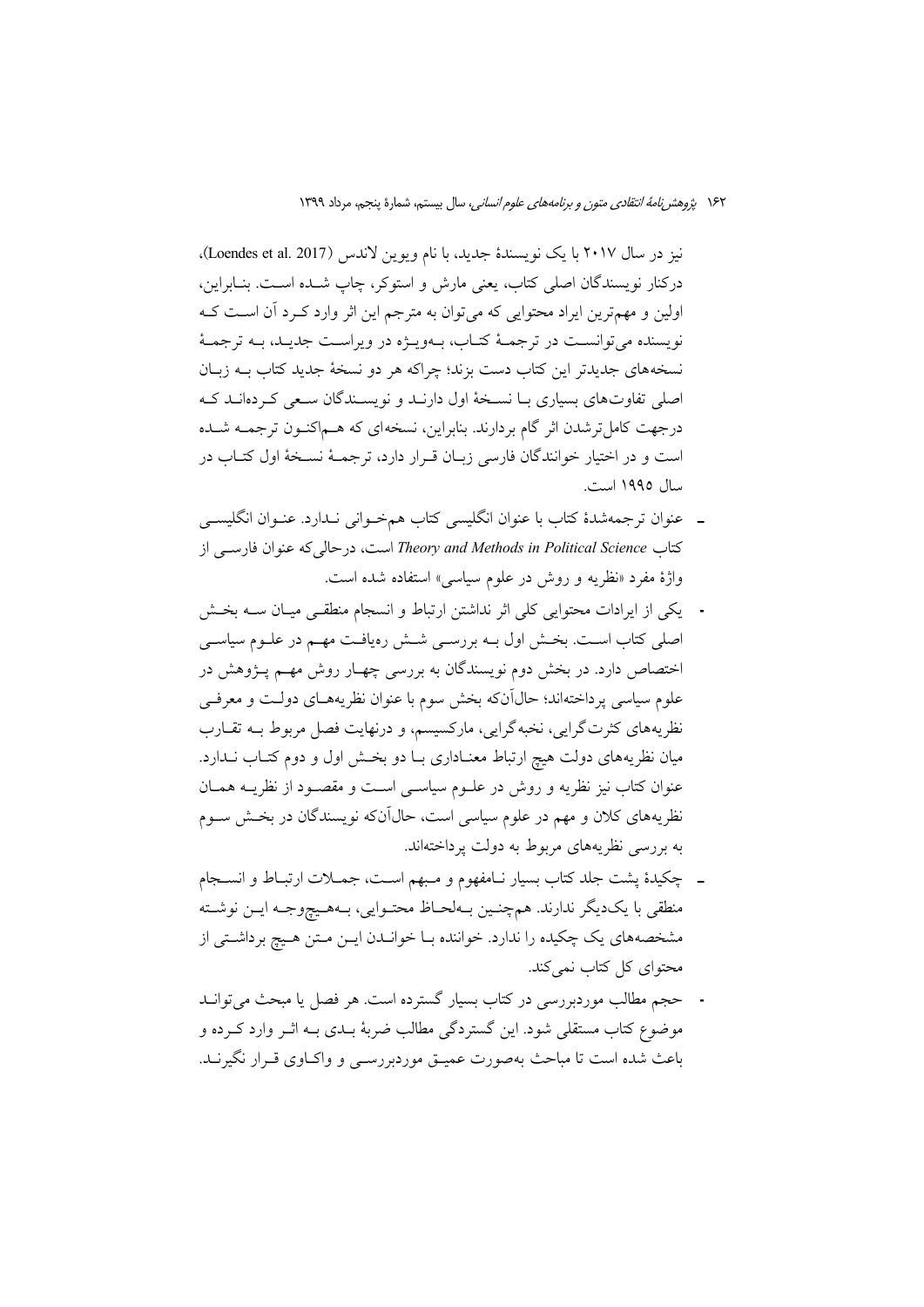نویسندگان در هر فصل یک موضوع مهم روشی یا محتوایی را بررسی کردهانـد، امـا این بررسی بهسبب محدودیت حجم مقاله چندان جامع و عمیــق نیســت. ایــن نکتــه بهخصوص در برخی از مقالات برجستهتر و پررنگتر است.

- ازآنجاكه اغلب نويسندگان اين كتاب بريتانيايي هسـتند، تمركـز آنهــا بــر ادبيــات و مناظرههایی است که در بریتانیا مطرح بوده است. ازایـنرو، بسـیاری از نمونـههـا، شواهد، و كاربردها اشارهاي اجتنابنايذير به تجربهٔ بريتانيا دارند.
- ـ از نقدهای محتوایی کلی که مـیتوان بـر قسـمت روششسناختی کتـاب وارد کـرد نپرداختن به روشهایی چون روش تحلیلی \_توصیفی، روش تحلیل گفتمـان، روش مطالعهٔ اسنادی، و روش آیندهیژوهی است.
- ۔ از دیگر نقدهای محتوایی که می تـوان بـر کلیـت کتـاب وارد دانسـت آنکـه تمرکـز نویسندگان کتاب بیش تر بر مسائل معرفتشناسی و روش شناسی رشتهٔ علوم سیاسبی بوده و این امر مانع از توجه آنها به مسائل هستی شناسی رشته شده است.
- ـ در بخش نتيجهگيري كتاب، نويسندگان مبحثـي را بـا عنـوان «جهـانيشـدن» اضـافه کردهاند که هیچگونه ارتباط منطقی با کلیت بحث مطرحشده در نتیجهگیـری نــدارد و اگر هم ارتباطي مي توانست وجود داشته باشد، نويسندگان نتوانستهاند ايـن ارتبـاط را تبيين كنند.
- ــ بهلحاظ محتوایی، نویسندگان میتوانستند در بخش مربوط به روششناسی فصـلی را نیز با عنوان مقایسهٔ دیدگاههای اثباتگرا، تجربهگرا، عقل گرا، و ابطـالگـرا در حــوزهٔ روش شناسی اضافه کنند تا مقالات این بخش کامل شود. در ایــن بخــش هــم=نــین هیچ فصلی در ارتباط با دیدگاههای هرمنوتیک و تفسیری وجود نـدارد. درحـالی کـه دیدگاههای تفسیری ادبیات گستردهای دربـاب روش۵نناسـی دارنــد و هرمنوتیـک، بهعنوان روش،شناسی تفهمی، تفسیری دربرابر روش،شناسی های تبیینی علـوم طبیعـی مطرح شده است (حافظنيا ١٣٩١: ١١).
- \_ نویسندگان در این کتاب به تفاوتهای روش شناختی میـان زیرمجموعـههـای علـوم سیاسی نیرداختهاند. پرواضح است که میان رشتههای علمــیتــر علــوم سیاســی نظیــر جامعهشناسی سیاسی و روانشناسی سیاسی با رشتههـایی نظیـر اندیشـهٔ سیاســی و فلسفهٔ سیاسی تفاوت روشی وجود دارد کـه در ایــن کتــاب هــیچ اشــارهای بــه ایــن موضوع نشده است.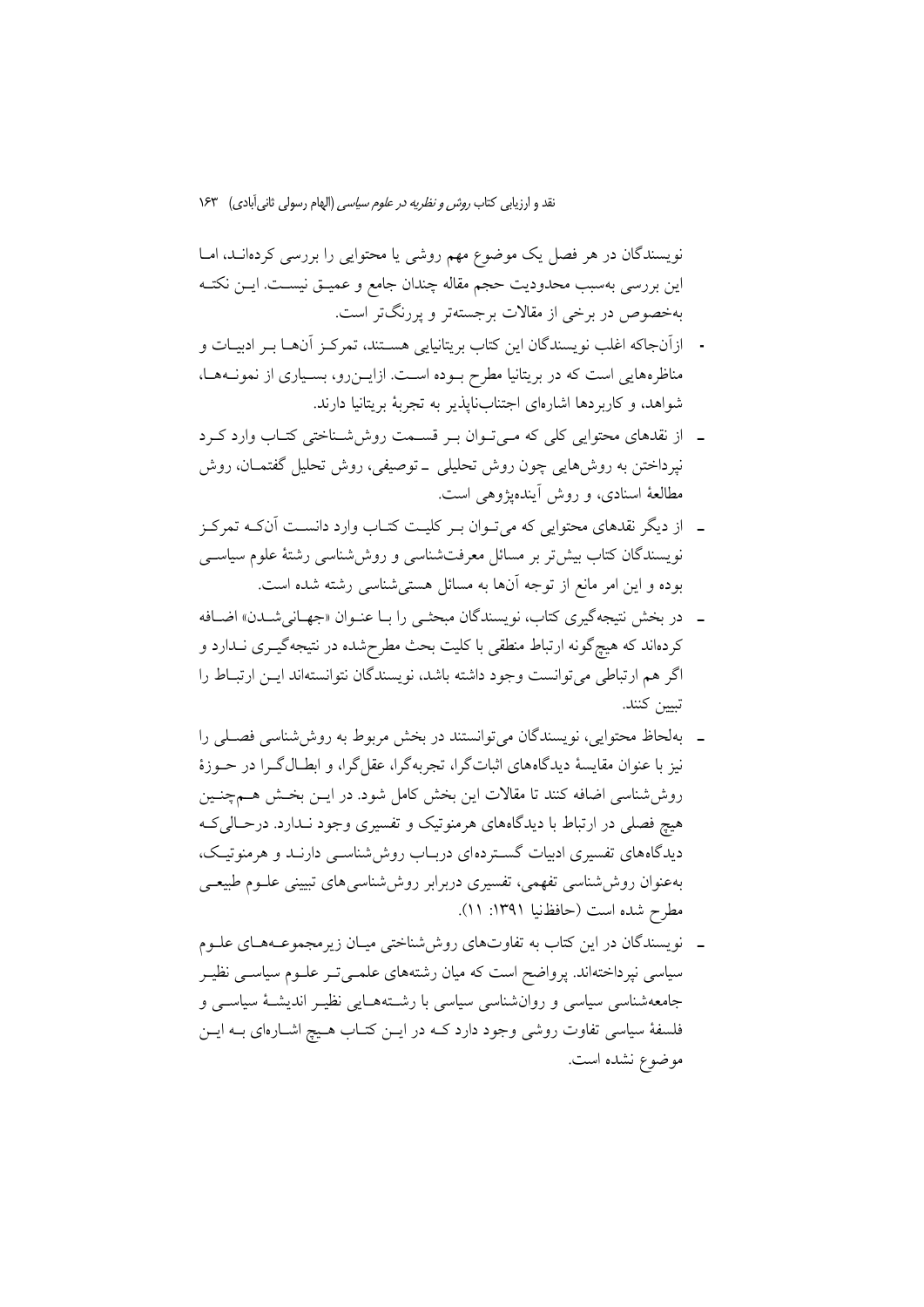۱۶۴ پ*ژوهش نامهٔ انتقادی متون و برنامههای علوم انسانی،* سال بیستم، شمارهٔ پنجم، مرداد ۱۳۹۹

- ـــ نویسندگان در این کتاب هیچ اشارهای به این نکته که آیا اساساً تمایزی میــان مفــاهیم «روش» (method) و «روش شناسی» (methodology) وجود دارد یا خیر نکردهاند.
- ـــ نیرداختن نویسندگان کتاب به روش های پسامدرن یکی دیگر از اشکالات و نــواقص محتوایی این کتاب است. روش هـایی نظیـر روش تحلیـل گفتمـان، دیرینــهشناســی، تبارشناسی، یا شالودهشکنی (بـرای مطالعـهٔ بـیش5نر درمـورد روش،هـای پسـامدرن. بنگرید به شیخلر ۱۳۹۶).
- ـ بهتر بود تا نویسندگان اصلی کتـاب در مبحـث مقدمـه بــه تعـاریف و تفــاوتهــای مفهومي ميان اصطلاحات سياست، علوم سياسي، فلسـفهٔ سياسـت، فلسـفهٔ سياسـي، فلسفهٔ علم سیاست، و دانش سیاسی بیردازند. ایــن تعــاریف و تمــایز مفهــومی میــان آنها می توانست خواننده را با آمادگی بیش تری وارد متن اصلی کتاب کند.

### ٦. بررسي امتيازات و نواقص محتوايي فصول

در این مبحث به بررسی و ارزیابی هــمزمـان امتیــازات و نــواقص هریــک از فصــول کتــاب خواهيم پرداخت:

ـ در فصل اول از بخش اول با عنوان «نظريهٔ هنجـاري» گليسـر، نويسـندهٔ ايــز فصــل، بهخوبی توانسته است نظریهٔ هنجاری علوم سیاسـی و ریشـههـای تـاریخی|ش را در اولین پاراگراف فصل بیهیچ حاشیه و کموکاستی توضیح دهــد (گلیســر ۱۳۹۵: ٤٧). وي سيس در اولين مبحث فصل خود به ارائــهٔ روش۵هــا و ســؤالات كليــدي نظريــهٔ هنجاری میپردازد و به سه روش منطق صوری، فلسـفهٔ تحلیلـی، و بیـنش شـهودی اشاره میکند. در مبحث دوم بـه ارائـهٔ مواضـع عمـده در نظریـهٔ سیاسـی هنجـاری میپردازد و سه موضع فایدهگرایی، لیبرالیسم مبتنیبر وظیفهٔ اخلاقی، و اجتماع گرایسی را توضیح میدهد. در مبحث اَخر نیـز، نقـدهای وارد بـر نظریـهٔ هنجـاری ازجملـه پوزیتیویسم منطقی و جبرگرایی را توضیح میدهد و مقاله را با ارزیابی کلی خـود از نظریهٔ هنجاری بهپایان میرساند. درکل از مزیتهای این فصل میتوان بـه سـاختار مشخص و سازماندهی خوب نویسنده از مطالب اشاره کرد، اما درکنار ایــن مزیــتهــا برخي از قسمتهاي مقاله ازجمله نقـدهاي وارد بـر نظريــهٔ هنجـاري بسـيار مــوجز و خلاصه است و نویسنده نتوانسته است بهخوبی این نقدها و پاسخهای مربوط بـه آن را یرورش دهد و برای خواننده باز کند. کمی مباحث این قسمتها مبهم و گنگ است.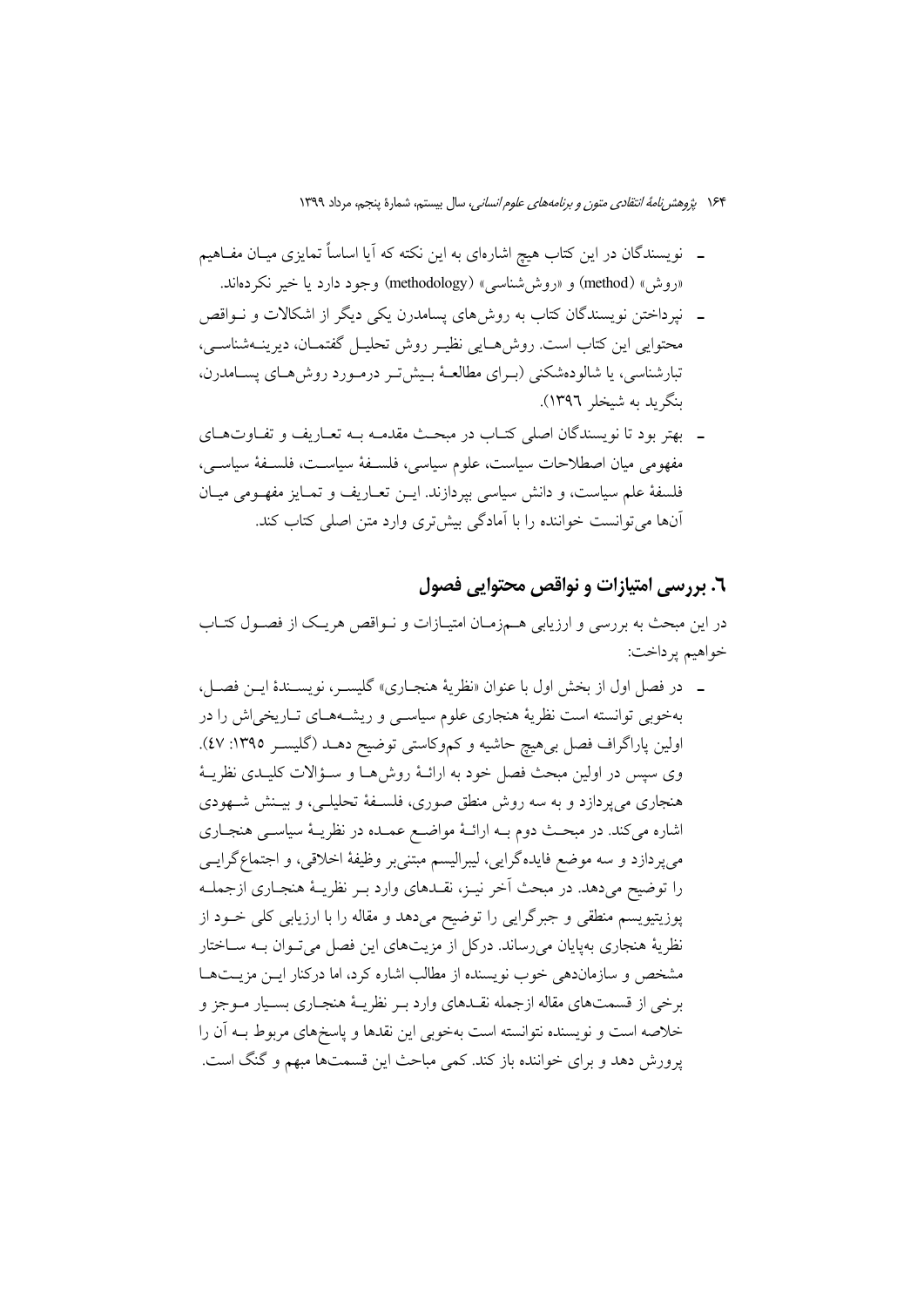- ـ فصل دوم از بخش دوم با عنوان «رەيافت نهـادى» نوشـتۀ رودس اسـت. مهـم تـرين امتیاز این فصل آن است که نویسنده بـا نگــاهی انتقــادی از آثــار نهادگرایــان هــدف نوشتن این فصل را ارائهٔ چهارچوبی دانسته که باید در آثار آنها موجـود بـود، ولـی نیست. از دیگر امتیازات این فصل آنکه نویســنده در مباحـث خــود میــان رهیافــت نهادي بهمنزلهٔ موضوعي موردمطالعه، بهعنوان يک روش، و بهمنزلهٔ يک نظريــه تمــايز قائل می شود. نویسنده همچنین به بررسی انواع نهادگرایی ازجمله «مطالعـات حقـوق اساسی»، «ادارهٔ عمومی»، و «نهادگرایان جدید» میپردازد. از دیگر امتیـازات محتـوایی این فصل آن است که نویسنده درکنار نگاهی انتقادی به ارائهٔ تجویز می پردازد و بیـان میکند که رهیافت نهادی درصورتی پیشرفت خواهد کرد کـه در یـک زمینـهٔ نظـری قرار گیرد، از روش،ای متعدد در علوم اجتمـاعی بهـره گیـرد، و خــود را صــرفاً بــه ابزارهای کار تاریخدانان و حقوقدانــان محــدود نکنــد (رودس ١٣٩٥: ٨٠). از دیگــر امتیازات این فصل آن است که نویسنده نهتنها بـه بیـان انتقـادات از رهیافـت نهـادی میپردازد، بلکه این انتقادات را نیز پاسخ میدهد. مهممترین امتیاز محتوایی فصل مربوط به بحث نتیجهگیری است که نویسنده در ایــن مبحـث بــه تعریفــی دوبــاره از رهیافت نهادی براسـاس موضـوع، نظریــه، و روش مـیپـردازد. جمـعبنــدی کتــاب پرمحتواست و ردپای نویسنده کاملاً در آن مشهود است. درکنار ایــن امتیــازات، تنهــا انتقاد وارد بر این فصل را میتوان به توضیح ندادن نظریـه بـهلحـاظ تـاریخی و توجهنکردن به ریشههای تاریخی آن از سوی نویسنده دانست.
- ـ ساندرز در فصل سوم از بخش اول با عنـوان «تحليـل رفتـاري» در چهـار سـطر اول خلاصه و البته جامع نظریهٔ رفتارگرایی را توضیح میدهد. وی همچنـین بــه بررســی انواع پژوهشهای رفتاری در موارد مختلف بـا ذکـر مثـال مـیپـردازد کـه ایــن امـر نشاندهندهٔ اشراف کامل نویسنده بر این دسته از پـژوهشهاسـت. درواقـع، بررسـی ادبیات موجود این فصل بسیار قوی و غنی است. نویسنده همچنین نظریهٔ رفتـاری را در چهارچوب تاریخی خود موردبحث قرار میدهد و از رهگذر تاریخی ویژگیهای آن را نیز بررسی میکند (ساندرز ۱۳۹۵: ۱۰۳–۱۰۲). یکی از امتیازات محتـوایی ایــن فصل بررسی و ارائهٔ انتقادات از نظریهٔ رفتارگرایی است؛ به این معنا کــه نویســنده بــا مشخص کردن سه محور اصلی نظریات انتقادی به رفتارگرایان را مطرح می کنــد. وی همچنین پس از بررسی این انتقادات به بیان نقاط قوت رهیافت رفتـارگرایی بـا ارائــهٔ مثالی از مبحث تحلیلـی تــد رابــرت گــر دربــاب خشــونت سیاســی و رابطـهٔ آن بــا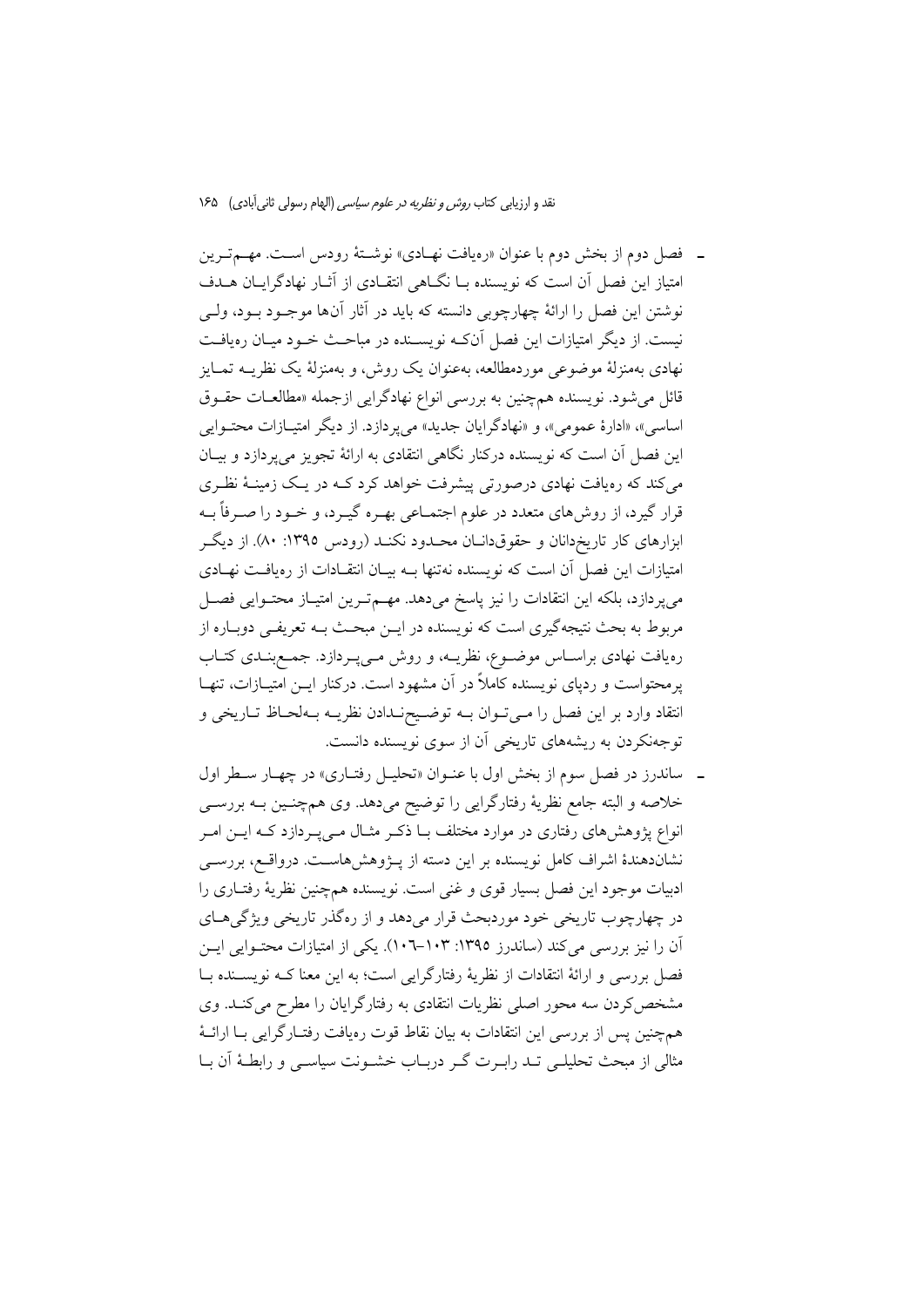محرومیت نسبی می یردازد. ارائهٔ جدولها و مباحث این قسمت نشـاندهنـدهٔ تسـلط كامل نويسنده بر نظريهٔ فوق است. دركنار اين مزيتها، نقطهٔ ضعف اصـلي ايــن اثــر به مبحث نتیجهگیـري برمـيگـردد كـه در ايـن قسـمت نويسـنده بـه توضـيح اَراي فرارفتارگرایی میپردازد. درحالی کـه توضـیح فرارفتـارگرایی بایـد بـهعنـوان مبحـث مجزایی مطرح شود، نه در ذیل بحث نتیجهگیری فصل.

- ـ فصل چهارم با عنوان «نظريهٔ انتخاب عقلاني» نوشـتهٔ هــوگ وارد اسـت. مهــمتــرين نقدی که میتوان بر این اثر وارد کرد آن است که توضیح خود نظریه بسـیار کوتـاه و مبهم است. بهعبارتدیگر، نویسنده نتوانسته است به توضیح مناسبی از نظریه دسـت بزند، درحالی که بخش مربوط به انتقادات از نظریه بسـیار مشـروح و مفصـل اسـت. دیگر نقد وارد بر این فصل آن است کـه نویســنده بــهطـور مناسـب بــه پاسـخ ایــن انتقادات نظری نیز نپرداخته است و صرفاً به بیان نقـدها بســنده کــرده اســت. وی در توضيح نظرية انتخاب عقلاني به نظرية بازي ها اشاره كرده است، امــا نتوانســته ايــن نظريه را بهخوبي تبيين كند. نقطهٔ مزيت اين فصل بررسي چهار شيوهٔ انتقاد از نظريــهٔ انتخاب عقلانی است. این انتقادات را نویسنده از انتقادهای درونمی شـروع مـیکنـد؛ آنچه که وی اسمش را بدعتگذارانی میگذارد که بر عقلانیت محدود تکیه دارنــد. سیس به انتقادهای جامعهشناختی مبنی بر این می پردازد کــه نظریــهٔ انتخــاب عقلانــی اهمیت چندانی برای ساختار اجتماعی و شیوههای کل گرایانهٔ تبیین قائل نمـیشـوند. نویسنده در دستهٔ سوم از انتقادات به استدلال های روانشناسان مبنی بر این می په دازد كه افراد اغلب رفتار عقلاني ندارند. در دستهٔ چهارم انتقادات از جانـب رشـتهٔ اصـلـي علوم سیاسی مبنی بر این می پردازد که مفروضهای انتخاب عقلانسی باورناپذیرنــد. از دیگر امتیازات این اثر مبحث نتیجهگیری آن است که نویسنده در آن با عنوان «اَینــدهٔ نظرية انتخاب عقلاني» به ارائة پيش نهادهايي مي پردازد كه مي تواند به غنا و پيشـرفت این نظریه و همچنین رفع انتقادهای وارد بر آن کمک کند.
- ـ فصل ينجم از بخش اول با عنـوان «ديـدگاه فمنيسـتي» نوشـتهٔ خـانم چـيمن اسـت. برجستهترین امتیاز این فصل آن است که این فصل را یک زن، بـهعنـوان کســی کــه داعیهٔ فمنیستبودن دارد، بهرشتهٔ تحریر درآورده است. در ایــن فصــل بــهخــوبی بــه مشکلات و پیچیدگی هایی پرداخته می شود که نظریهپردازان فمنیسـم بـا آن مواجـه بودهاند. در این فصل، همچنین بهخوبی به رابطهٔ پیچیدهٔ میان برخی از فمنیستهـا و مارکسیستهای چپ پرداخته شده است. اما از مهمترین نقدهایی که میتوان بر ایــن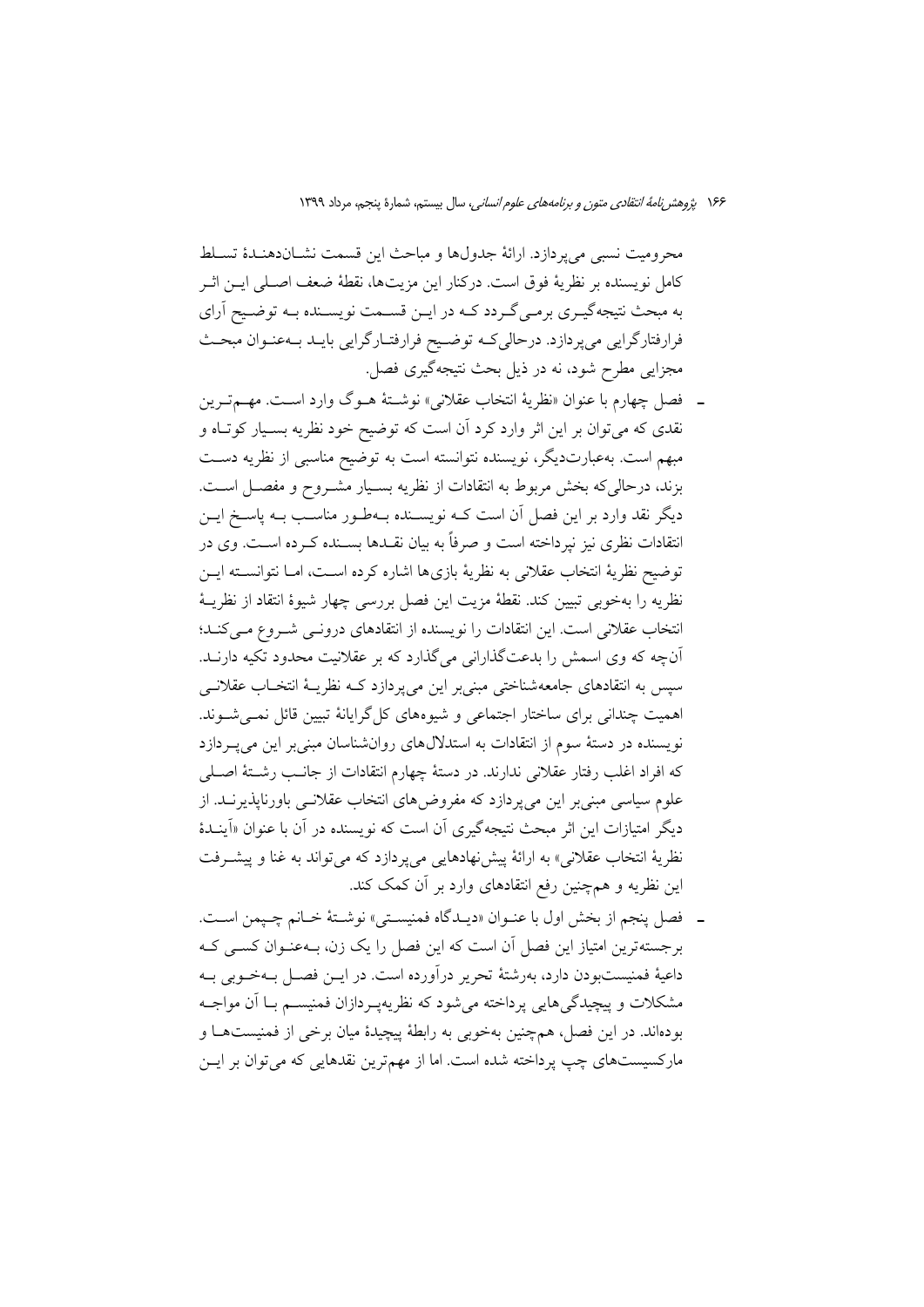اثر وارد کرد توجهنکردن به انواع مختلف نظریهٔ فمنیست در علوم سیاســی و روابــط بینالملل است. در همین زمینه، می توان نظریات فمنیستی را در حوزهٔ علـوم سیاسـی و روابط بين الملـل شـامل نظريـات فمنيسـم ليبـرال، فمنيسـم راديكـال، و فمنيسـم پساتجددگرا دانسـت. در همـین زمینـه، بـهلحـاظ روششناسـی و معرفـتشناسـی، فمنیستهای لیبرال مبانی و اصول حـاکم بـر پـژوهش علمـی بـهمعنـای مـدرن اَن ازجمله واقع گرایی فلسفی را پذیرفتهاند و بـر آنانــد کــه پــژوهش علمــی مــیتوانــد واقعیت را چنانکه هست توصیف کنـد. درمقابـل، فمنیسـتهـای رادیکـال بـا نفـی «حقيقت بي واسطه» امكان شناخت عيني و بي طرفانــه را رد مــي كننــد. از نظـر آن هــا، علوم سیاسی و روابط بین|لملل مانند سایر حوزههای شناخت علمـی تحـت نفـوذ و سلطهٔ جهانبینی و اندیشههای مردمدارانه قرار دارد. فمنیستهای پساتجددگرا نیـز در نقد علم، شناخت مدرن، و مبانی معرفتشناسی اَن تحـتتــأثیر اَرای فمنیســتهــای رادیکالاند (مشیرزاده ۱۳۸۵: ۲۹۰–۲۹٤). بنابراین، نویسنده بهجای پرداختن بـه آرای این دسته از فمنیستها و ارتباط نظرهایشان با مبانی معرفتشناسـی و روش شناسـی که حوزهٔ تمرکز اصلی کتاب است به طبقهبندی چندگانهٔ دیگـری از فمنیســتهــا بــا عنوان فمنيست راديكـال، فمنيسـت سوسـياليزم، فمنيسـت سـياه، و فمنيسـتهـاي جهان سوم می یر دازد، اما متأسفانه بهخوبی شباهتها و تفاوتهای این چنـد دســته را بیان نمیکند. یکی دیگر از نقاط ضعف این فصل برمیگردد به مبحثـی کـه نویســنده درباب بررسی دیدگاههای فمنیستی در علوم سیاسی دارد. این مبحث بسـیار مـبهم و ناقص است. در این قسمت، نویسنده به کتاب الشتاین تحت عنـوان *زنــان و جنـگ* اشاره میکند. در کتابی که بـه بررسـی مجـدد جنـگ، صـلح، و سیاسـت بـهعنـوان موضوعهای گفتمان سیاسی غربـی پرداختـه شــده، لازم بـود کـه نویســنده بـهطـور عمیقتری مباحث این کتاب را بررسی کند. مبحث فمنیسم، دولت، و فرایند سیاسـتی نيز بهعنوان آخرين بحث از اين فصل بهخوبي توضيح داده نشده است.

ـ فصل أخر از بخش اول با عنوان «نظريهٔ گفتمان» تأليف ديويد هوارت اسـت. ايــن فصل سازماندهی بسیار مناسبی از مطالب دارد؛ به این ترتیب که نویسنده ابتـدا بــه ظهور نظريهٔ گفتمان و ارتباط آن با فرامدرنيسم مي پردازد و سه نكته يا سه مبحث عمدهٔ نظریهٔ گفتمان را بیان میکند. این سه مبحث عبارتاند از بحث فراروایتها یــا روایــتهــای بــزرگ دربــارهٔ رهــایی از مدرنیتــه، بنیادســتیزی، و ســرانجام جوهرستيزي. توضيحات اين قسمت بهخوبي محتواي نظريـهٔ فرامدرنيسـم را بيـان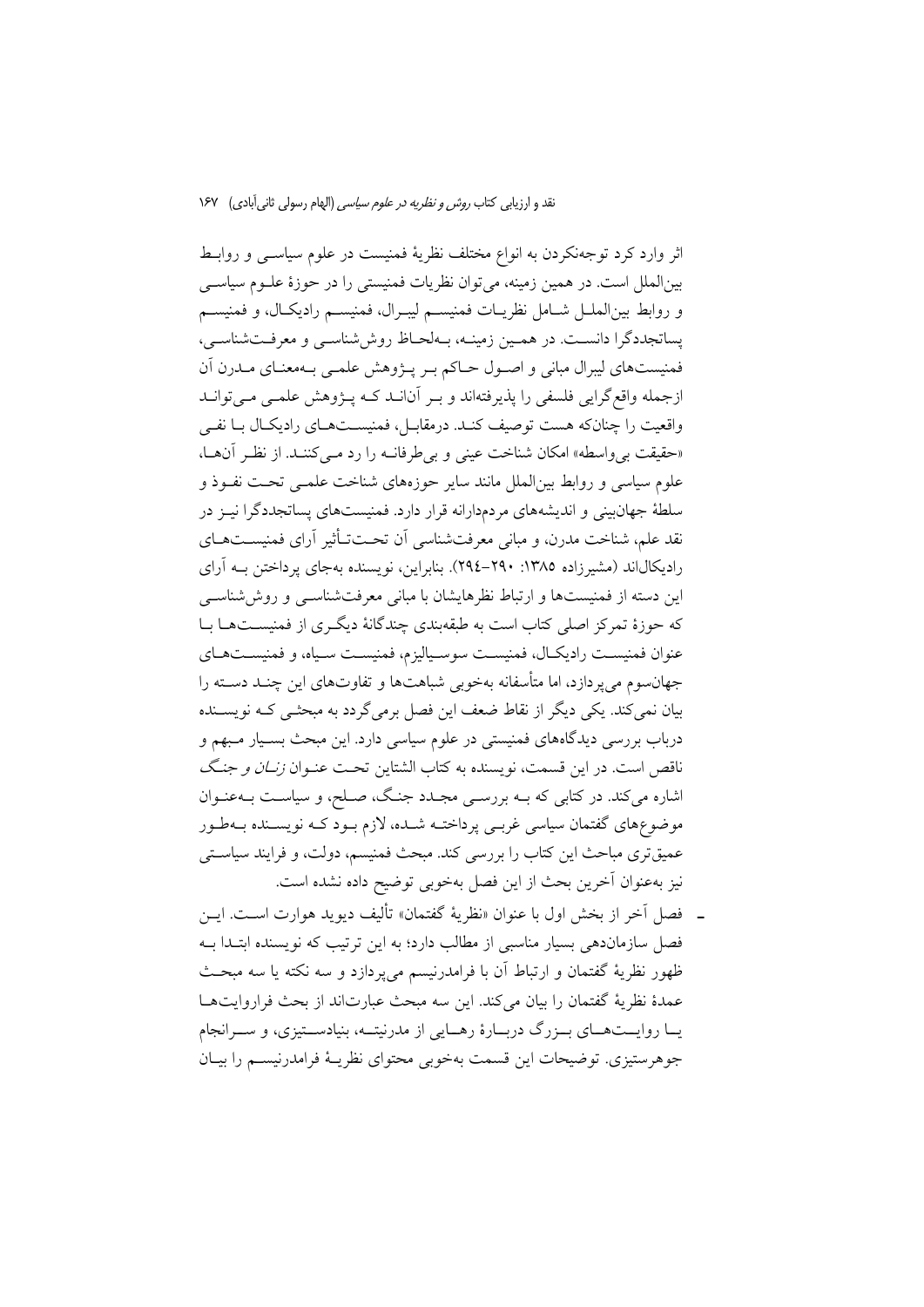میکند و این نقطهٔ قوت کار است. در مبحث دوم بــا تیتــر ویژگــیهــای محــوری نظريهٔ گفتمان، نويسنده تلاش كرده است تا اين ويژگىها را بيان كند، اما متأســفانه در اين قسمت بهاندازهٔ قسمت اول نتوانسته است موفق عمل كند. بهعبـارتديگـر، استخراج ویژگیها خوب است، اما توضیح آنها بسیار مبهم و سنگین است. یکی از مهمترین مفاهیم و مفروضات نظریهٔ گفتمان بحث دال۵حای مرکـزی و دال۵حای شناور است که متأسفانه نویسنده هیچ اشارهای به آن در این فصـل نداشــته اســت. درکنار این نقد، می توان مبحث انتقادهــای مربــوط بــه نظریــهٔ گفتمــان را یکــی از مباحث غني اين مقاله دانست. نويسنده در اين فصل به بيـان انتقادهـاي فلسـفي و انتقادهای اساسی از نظریهٔ گفتمان میپردازد و پاسخ به ایــن انتقــادات را نیــز بیــان میکند. نتیجهگیری کار نیز بسیار مفید است؛ چراکه نویسنده در این مبحث به آثــار بسیار جدید در حوزهٔ نظریهٔ گفتمان اشاره کرده است که می توانـد بـرای خواننـده حذاب باشد (هوارت ١٣٩٥: ٢١١-٢١٣).

ـ اولین مقاله از بخش دوم که مربوط به روششناسی های علوم سیاسی است با عنــوان «تحليل كيفي» از فيونا ديواين است. يكي از مهم تـرين امتيـازات ايـن فصـل اسـتفادة نویسنده از دو مورد عینی پــژوهش (مطالعـهٔ مــوردی) بــا اســتفاده از تحليــل كيفــی درجهت درک بیش تر خواننده است که یکی از این دو مورد مربوط به یژوهش خود نويسنده درمورد رفتار رأىدهندگان است (Devine 1992). اين امر نشاندهندهٔ تســلط کامل نویسنده به روش تحلیل کیفی است. از دیگر امتیازات این مقالــه آن اســت کــه نویسنده بهخوبی به نقش روش۵های کیفی در علوم سیاسی اشاره کرده است. از نظـر نویسنده، روش تحلیل کیفی بهدلیـل درک بـازیگران سیاسـی، بـهعنـوان موجـودات اجتماعی آگاه که جهان سیاست را شکل میدهند و از آن شکل می گیرند، به مطالعـهٔ رفتار سیاسی توده کمک می کند. مزیت سوم این مقاله آن است که انتقـادات وارد بــر روش تحلیل کیفی بهخوبی بیان شده است، گرچــه بــهلحـاظ شــکلی ایــن انتقــادات درقالب زیرتیترهای مشخص و بهصورت دستهبندی ارائـه نشـده اسـت و بـهلحـاظ محتوایی نیز نویسنده به پاسخ این انتقادات نپرداختـه اســت. از جملــهٔ انتقــاداتی کــه می توان به این مقاله وارد کرد آن است که نویسنده از میان روش۵های کیفی فقط بـه دو مورد از آنها، مشاهدهٔ مشارکتکننده و روش مصاحبهٔ فشرده، اشاره کرده و ایــن دو روش را توضیح داده است، درحـالیکـه تحلیـل گفتمـان نیـز بـهعنـوان یکـی از روش های کیفی است که مــی توانســت موردبررســی قــرار گیــرد. درواقــع، نویســنده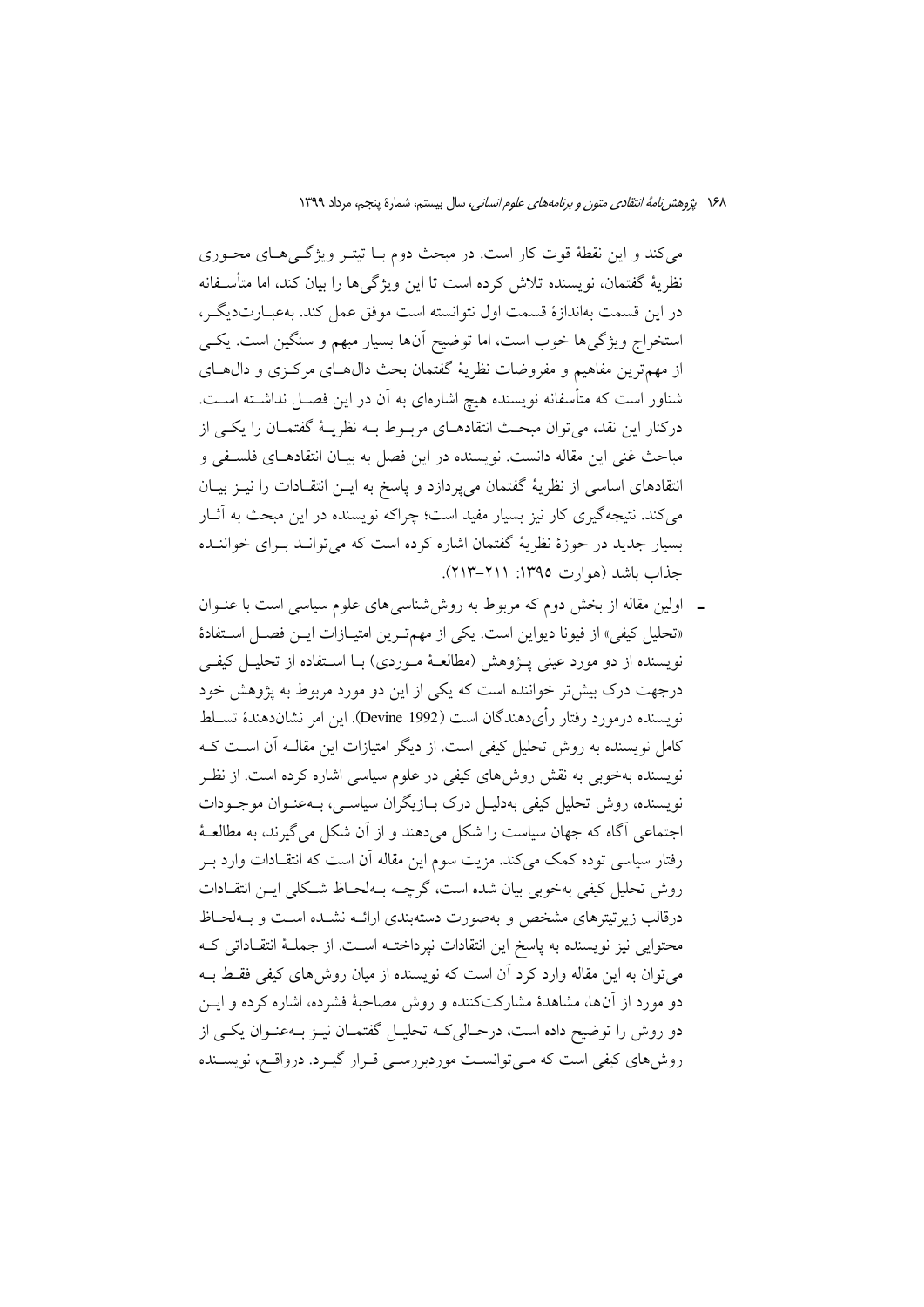می توانست بهجای استفاده از دو مثال از یک مثال عینی استفاده کند و بیش تر بر انواع روش های کیفی متمرکز شود.

- ـ دومین مقاله از بخش دوم با عنوان «روش های کمی» نوشتهٔ میلر اسـت. نویســنده در این فصل با بحثی از انواع مختلف دادههای کمی و فرصتهای مختلفی کـه ایجـاد میکنند شروع میکند و روشهای آماری را موردبررسی قرار میدهـد. از مهــمتـرین انتقاداتی که می توان بر این مقاله وارد کرد آن است که نویسنده قبـل از یـک توضـیح مناسب دربارهٔ روش کمی و تفصیل آن به بیان انواع دادههای کمـی مـیپـردازد. وی درمیان دادههای کمی میان دادههای تجربی و دادههای صددرصـد مشـاهدهای تمـایز ایجاد میکند و بهخوبی دلایل مختلف ایجاد این تمایز را بیان میکند. وی هـمچنـین بهخـوبي توانسـته اسـت تمـايز ميـان روش هـاي كمـي شـمارش (enumeration) و نمونهگیری (sampling) را بیان کند. از دیگر نقاط قوت این مقاله تمرکز نویســنده بــر فرایند تحلیل دادههاست. وی پس از توضیح ایـن فراینـد تحلیـلهـای تـکمتغیـره، تحلیل های دومتغیره، و تحلیل های چندمتغیره را بررسی میکند و با استفاده از مثـال و شکل بهخوبی این مدلها را توضیح میدهد. مدلهای سـری زمـانی نیـز در مقالـه وجود دارند که البته خیلی خلاصه و موجز توضیح داده شدهاند. بحث دیگری ک در این مقاله بسیار غنی و قابل توجه است بحث انتقـادات وارد بـر روش۵حای کمـی است که نویسنده بهخوبی آنها را بیان کرده است، اما این انتقادات را بهخوبی پاسخ نداده است. از دیگر نقاط قوت کار پرداختن نویسنده به ارتباط میان روش۵ای کمبی و تکنولوژی است.
- ـ فصل سوم از بخش دوم مربوط به «روش مقایسهای» است. ایـن فصـل را تـام مـک کی و دیوید مارش نوشـتهانـد. از مهـمترین نقـاط قـوت ایـن مقالـه اَن اسـت کـه نویسندگان تعریف رز را، مبنی براین که روش مقایسهای بایستی فقبط میبان کشورها باشد، رد می کنند (439 :1991 Rose). از نظر نویسندگان، روش مقایسـهای مـی توانــد درونکشوری یا درطول زمان نیز موردبررسی قرار گیـرد. از دیگـر نقـاط قــوت ایــن مقاله يـرداختن نويســندگان بــه دلايــل مطالعــهٔ مقايســهاي در علــوم سياســي اســت. نویسندگان همچنین بهخوبی مشکلات مربوط به مطالعـات مقایسـهای و هــمچنـین تحولات در سیاست مقایسهای را توضیح دادهانـد، امـا در بحـث مربـوط بـه انـواع گوناگون تحلیل مقایسهای بسیار خلاصه و موجز عمل کردهاند و بهطور عمیـق وارد توضیحات مربوط نشدهاند. آنها در این بخش سـه نـوع تحلیـل مطالعـات مـوردی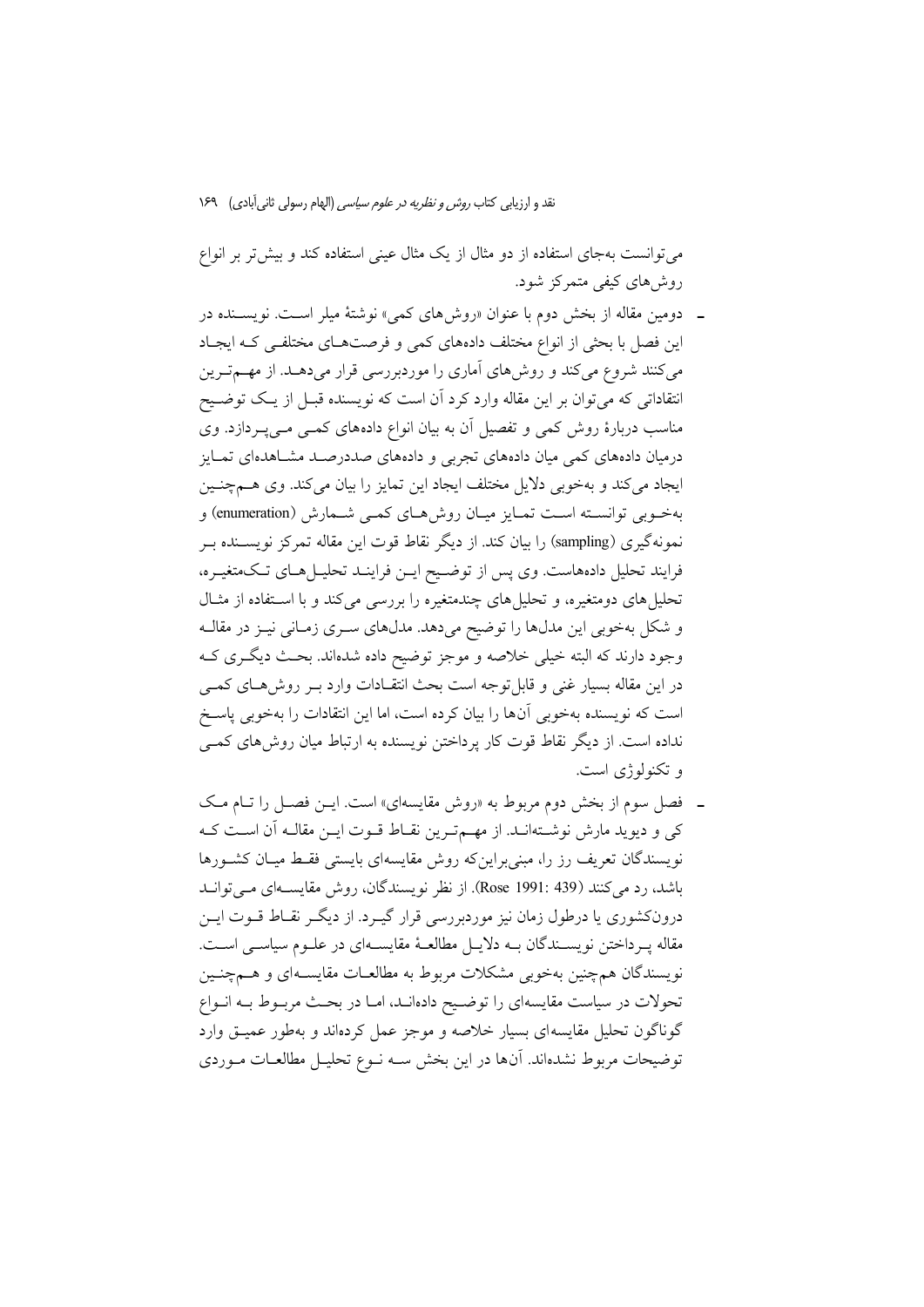کشورها در چهارچوب مقایسهای مطالعـهٔ نظـامهنـد تعـداد معـدودی از کشــورها و مقایسههای جهانی برپایهٔ تحلیل آماری را مطرح کردهاند، اما هرکدام از این شـیوههـا را خیلی خلاصه توضیح دادهاند. نتیجهگیری این فصل نیـز بسـیار خلاصـه اسـت و مطالب خاصی را برای خواننده دربر ندارد.

- ـ فصل چهارم از بخش دوم با عنوان «ساختار و کارگزار» نوشتهٔ کـولین هـی اسـت. از مهمترین انتقاداتی که میتوان بر این فصل وارد کرد آن است کـه بحـث سـاختار كارگزار مربوط به حوزهٔ مطالعات هستی شناسی است؛ این كه بهلحاظ هستی شناسبی پژوهش گر تمرکز خود را بر بحث ساختار قـرار دهـد يـا كـارگزار؟ امـا ايـن بحـث هستی شناسانه در این کتاب در قسمت مربوط بـه روش،شناســی قــرار گرفتــه اســت. توضیحاتی نیز که نویسنده در این فصل بیان کرده اســت کــاملاً هســتیشناســانهانــد. بهلحـاظ محتـوايي، بـهخـوبي در ايــن فصـل چهـار موضـع متمـايز سـاختارگرايي، ارادهگرایی، نظریهٔ ساختیابی، و واقع گرایی انتقادی بیان شده است.
- ـــ مقالات بخش سوم مربوط به نظریههــای دولــت اســت و همــانگونــهکـه در بخــش مربوط به نقد محتوایی بیان شد، مقالات این بخش هیچ تناسب معنایی با مقـالات دو بخش اول کتـاب ندارنـد. درواقـع، ايــن کتـاب سـعى دارد تـا از منظـر روشــي بــه نظریههای مهم در علوم سیاسی بپردازد، درحالی کـه نظریـههـای مربـوط بـه دولـت ارتباطي با قصد اصلي نويسندگان ندارند. درواقـع، ايــن بحـث نيــز بــهنــوعي بحــث هستی شناسانه است؛ اینکه دولت چگونه نگریسته می شود، نه آنکه چگونه و با چــه روشی موردمطالعه قرار می گیرد. بهتر بود نویسندگان در این بخش به بررسـی انــواع روش هـاي مطالعـاتي دولـت مـدرن شـامل رويكردهـاي مـاديگـرا و معنـاگرا يـا رویکردهای تبارشناسی، جامعهشناسی تاریخی، یا جامعهشناسی سیاسبی در شـناخت دولت مدرن بپردازنـد (بـراي مطالعـهٔ بـيشتر درمـورد انـواع روشهـاي شـناخت دولتهای مدرن، بنگرید به عبدخدایی ۱۳۹۵: ۵۷).
- ـ اولين مقالهٔ اين بخش، با عنوان «كثرتگرايي»، نوشتهٔ مارتين اسميت است. نويســنده در این مقاله، ضمن برشـمردن مـدلهـای کثـرتگرایـی (کثـرتگرایـی کلاسـیک، کثرت گرایی اصلاح شده، نخبه گرایی کثرت گرایـی، کثـرت گرایـی نـو، و دموکراسـی رادیکال) و برشمردن دیدگاههای هریک از این رهپافتها، مؤلفههایی چون حکومت، گروهها، قدرت رفتاری، دموکراسی، جامعهٔ مدنی، و نقاط تقارب درقالب یک جدول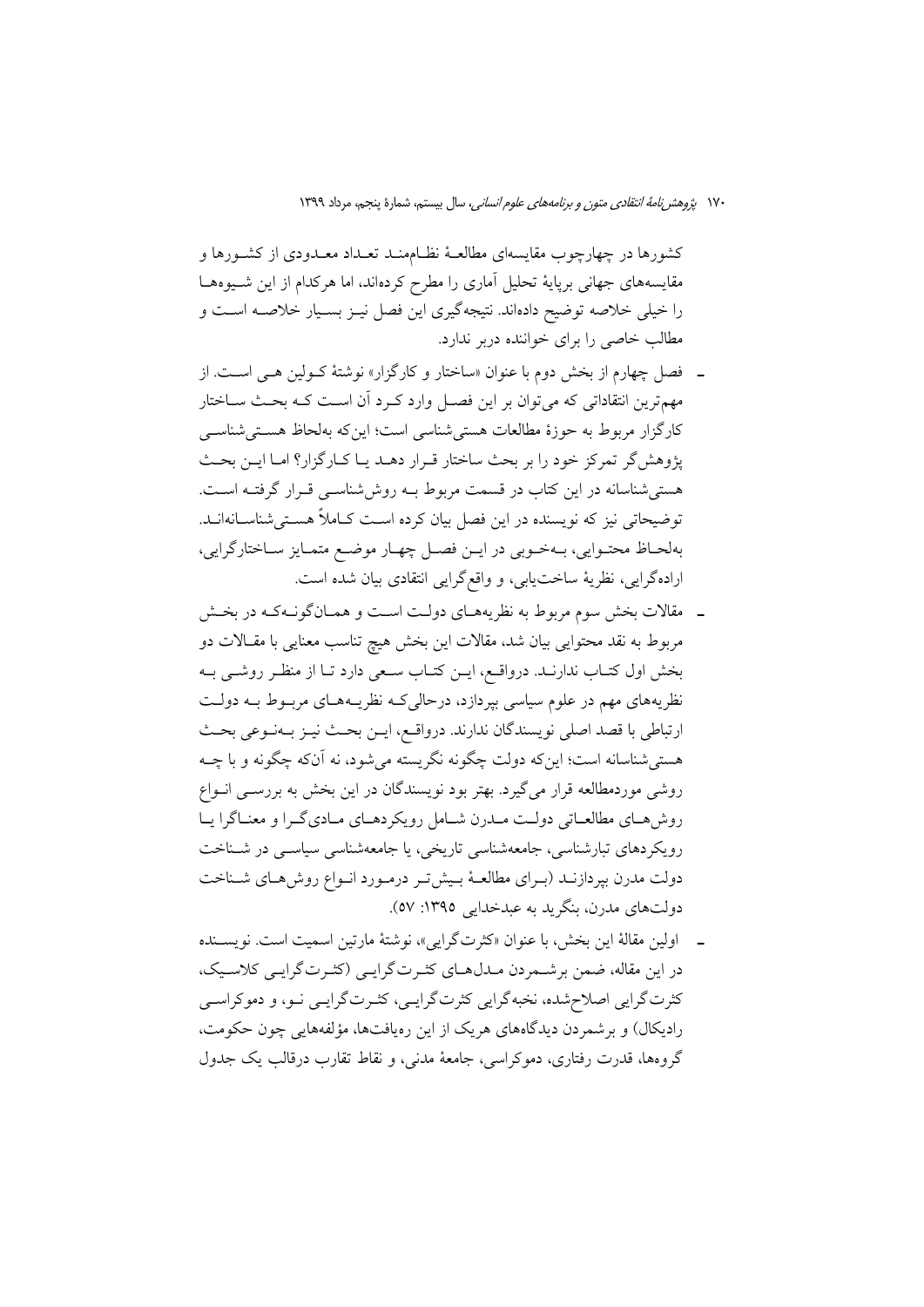که جدول بسیار مفیدی است، فقط به توضیح مفصل دو مدل از این مدلها پرداختـه است (کثرتگرایی اصلاح شده و کثرتگرایی نو) (اسمیت ١٣٩٥: ٣٢١).

از نقاط قوت این مقاله که می توان آن را درجهت سیر کلی کتاب دید توجه نویســنده بــه روش شناسی و روش های مورداستفادهٔ کثرتگرایان است. مبحث دیگری که بـر غنــای ایــن مقاله افزوده است، اشارهٔ نویسندگان به کشف دوباره یا احیای برخی از مباحث کثرتگرایـی از سوی تعدادی از اندیشـمندان پسامارکسیسـم و پسامدرنیسـت اسـت. درپایـان، در نقـد و ارزیابی این اثر باید گفت که بهتر بود نویسنده در تکمیل بحث کثرتگرایی و درجهت فهم بیش تر خواننده رهیافت تکساختگرایی را نیز مطرح می کرد.

- ـ مقالهٔ دوم از بخش سوم با عنوان «نخبهگرایی» نوشتهٔ مارک ایــوانز اســت. نویســنده در این فصل نظریهٔ نخبه گرایـی کلاسـیک و نخبـه گرایـی دموکراتیـک را بررسـی می کند و در مبحث سوم نیز برخی از دیدگاههـای بیـنش نخبـه گرایـی را درمـورد پایههای عملی استقلال دولت سـرمایهداری موردتوجـه قـرار مـیدهـد. بـهلحـاظ محتوایی و شکلی، مهمترین مزیت ایــن مقالــه جــدول صــفحهٔ ۳۵۱ بــا عنــوان «از نخبه گرایی کلاسیک تا نخبه گرایے دموکراتیک» است. نویسینده در این جیدول بهخوبی توانسته است تا نظریات چهار متفکر نخبهگرایی ازجمله پاره تـو، موسـکا، میخلز را با دیدگاههای نخبهگرای دموکراتیک بررسی و مقایسه کند. نقـدی کــه بــر این مقاله وارد است آنکه نویسنده بهخوبی نتوانسته است مناظرههـای مربـوط بـه قدرت کورپورات و مفاهیم مربوط به آن را بررسی و تبیین کنـد. توضـیحات ایـن قسمت گنگ و نارساست و خوانندههایی را که اولین بار است با این مفـاهیم آشـنا مي شوند با سردرگمي مواجه مي کند.
- ـ مقالهٔ پایانی این بخش نیز با عنوان «مارکسیسم» اثر جورج تیلــور اســت. نویســنده در این فصل ابتدا به بررسی مباحث عمده در نظریـهٔ مارکسیسـتی دولـت مـی.پـردازد و نظریات مارکس، گرامشی، یولانزاس، جسوب، و تدا اسکاچیول را موردبررسی قــرار می دهد. مهم ترین نقد محتوایی که می تـوان بـر ایــن فصــل وارد کـرد آن اسـت کــه نویسنده خلاصه و موجز، درحد یک صفحه و نـیم، بـه بررسـی نظریـات مـارکس، بنیانگذار اصلی نظریهٔ مارکسیسم، پرداخته است. شاید بهتر بود بهجای په داختن بـه آرای چهار نویسنده در این حوزه تنها به بررسی آرای دو نویسنده می پرداخـت. نقــد دیگری کـه بـر ایــن مقالــه وارد اســت آنکـه نویســنده بســیار زودهنگــام و قبــل از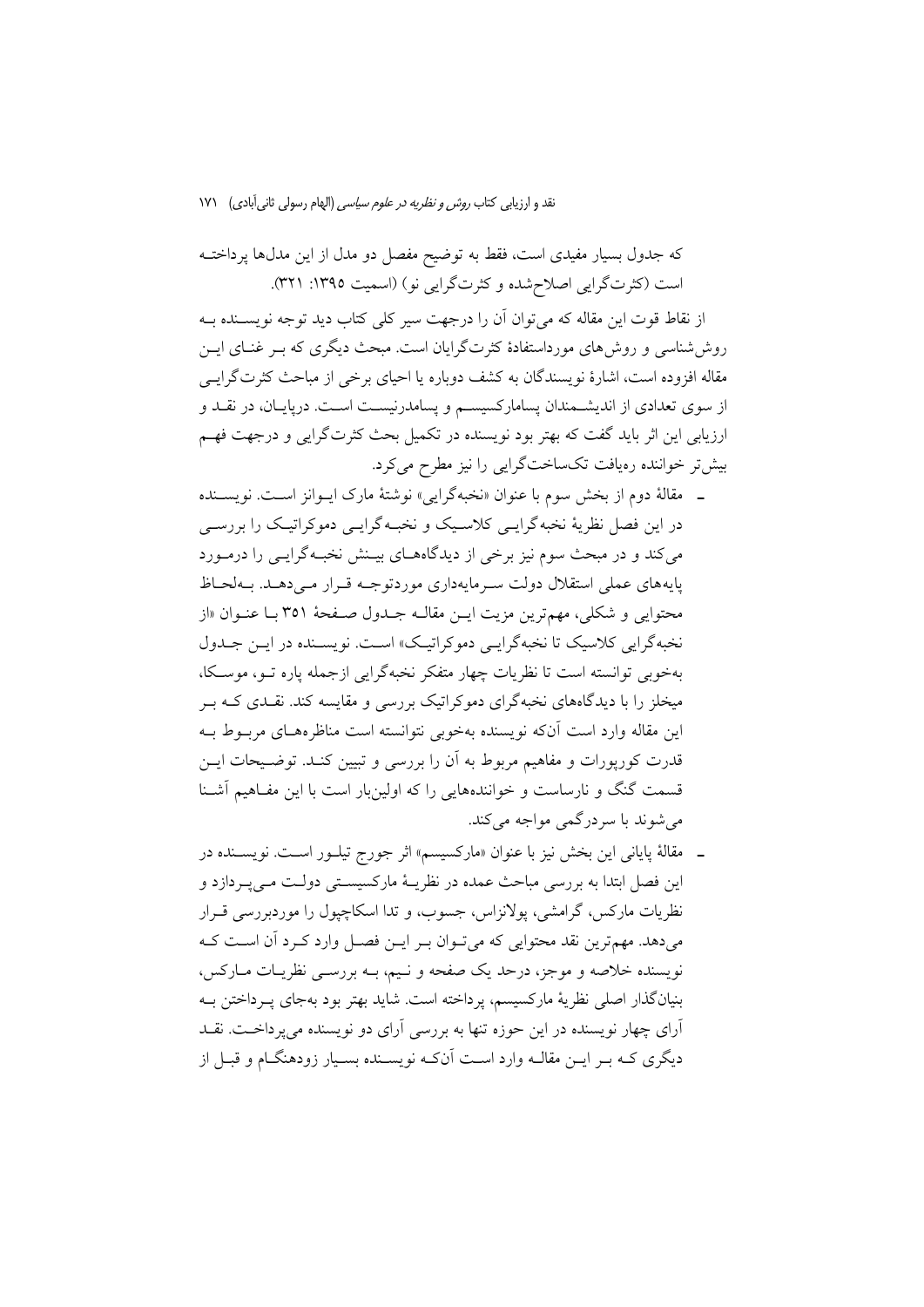۱۷۲ پژو*هش نامهٔ انتقادی متون و برنامههای علوم انسانی،* سال بیستم، شمارهٔ پنجم، مرداد ۱۳۹۹

بهپایانرسیدن مباحثش در میانهٔ بحث مربوط به بررسی نظریات مـارکس جـدولی را با عنوان «تحولات در نظريهٔ ماركسيستي دولت» اضافه كرده است كـه هـيچ قرابـت معنایی و منطقی با بحث ندارد و بهتر بود این تحـولات را در قســمت پایــانی بحــث خود اضافه می کرد، اما فارغ از این اشکال، خودِ جدول بهلحاظ محتوایی بسیار مفیـد است و مقایسهٔ مطلوبی از مباحث موردبررسی نظریهپردازان معـروف مارکسیسـم را ارائه کرده است (تیلور ١٣٩٥: ٣٧١). از دیگر نقدهای وارد بر این مقاله آن است کـه نویسنده بهصورت خلاصه و موجز به بررسـی انتقـادات فمنیسـتهـا و طـرفداران محبطز بستی از آرای مارکسیستها برداخته است.

### ۷. نتىجەگىرى

در این مقاله، تلاش شد تا به بررسی یکی از آثار مهم و برجسته در حوزهٔ فرانظری (با تأکیــد بر معرفتشناسبي و روش شناسبي) در علـوم سياسـي بـا عنـوان «روش و نظريــه در علـوم سیاسی» بپردازیم و این اثر را از دو جنبهٔ شکلی و محتوایی موردبررسـی و نقــد قــرار دهـيم. نویسندگان در این کتاب کوشیدهاند تا درابتدا مهمترین رهیافتهای موجود در علوم سیاسبی را بيــان كننــد؛ رەيافــتھــايى كــه از نظــر آنھــا از ويژگــى توليــد دانــش بهــرەمندنــد و جهت گیری های خـاص روش شـناختی دارنـد. نویسـندگان سـپس بـا طـرح پرسـش هـای روششاختی به بررسی و توضیح مهمترین روشهای موجـود در پـژوهش علـوم سیاسـی ازجمله روشهای کمی، کیفی، و روش مقایسهای پرداختـهانــد. در ایــن بخـش نویســندگان هریک از مقالات کوشیدهاند که درکنار توضیح هریک از این روش۵ا به بررسـی مهــمتــرین چالشها و انتقـادات وارد بـر آنهـا نيـز بپردازنـد. ازآنجاكـه اثـر موردبررسـي بـهصـورت مجموعهمقالاتي از نويسندگان متفاوت بود، تلاش شـد تـا دركنـار نقـد محتـوايي كلـي اثـر تکبهتک مقالات نیز بهصورت مجزا موردنقد و ارزیابی قرار گیرند. بهطـور کـل، مهــمتــرین نتايجي كه از نقد و بررسي اين كتاب مي توان گرفت به قرار ذيل است:

- ـ اين كتاب بهخوبي مي تواند درجايگاه اثر آموزشي خوب و جامع بـراي دانشــجويان رشتهٔ علوم سیاسی در مقطـع کارشناســی ارشــد و دکتــری در درس روش پــژوهش مورداستفاده قرار گیرد.
- ـــ برای بهروزشدن محتوای کتاب ضروری است که نسخههـای جدیــد کتــاب ترجمــه شوند و دردست رس مخاطبان قرار گیرند.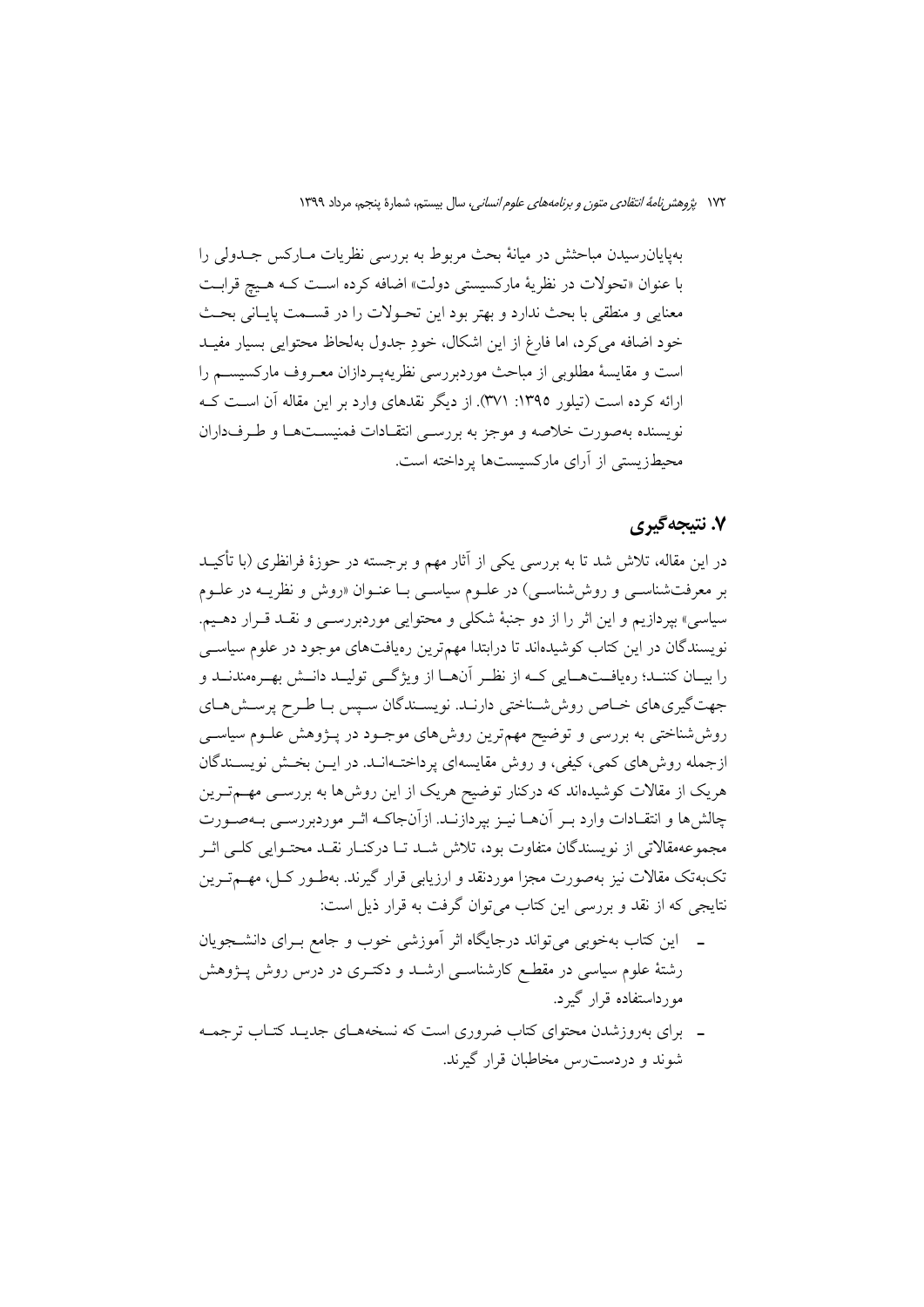# كتابنامه